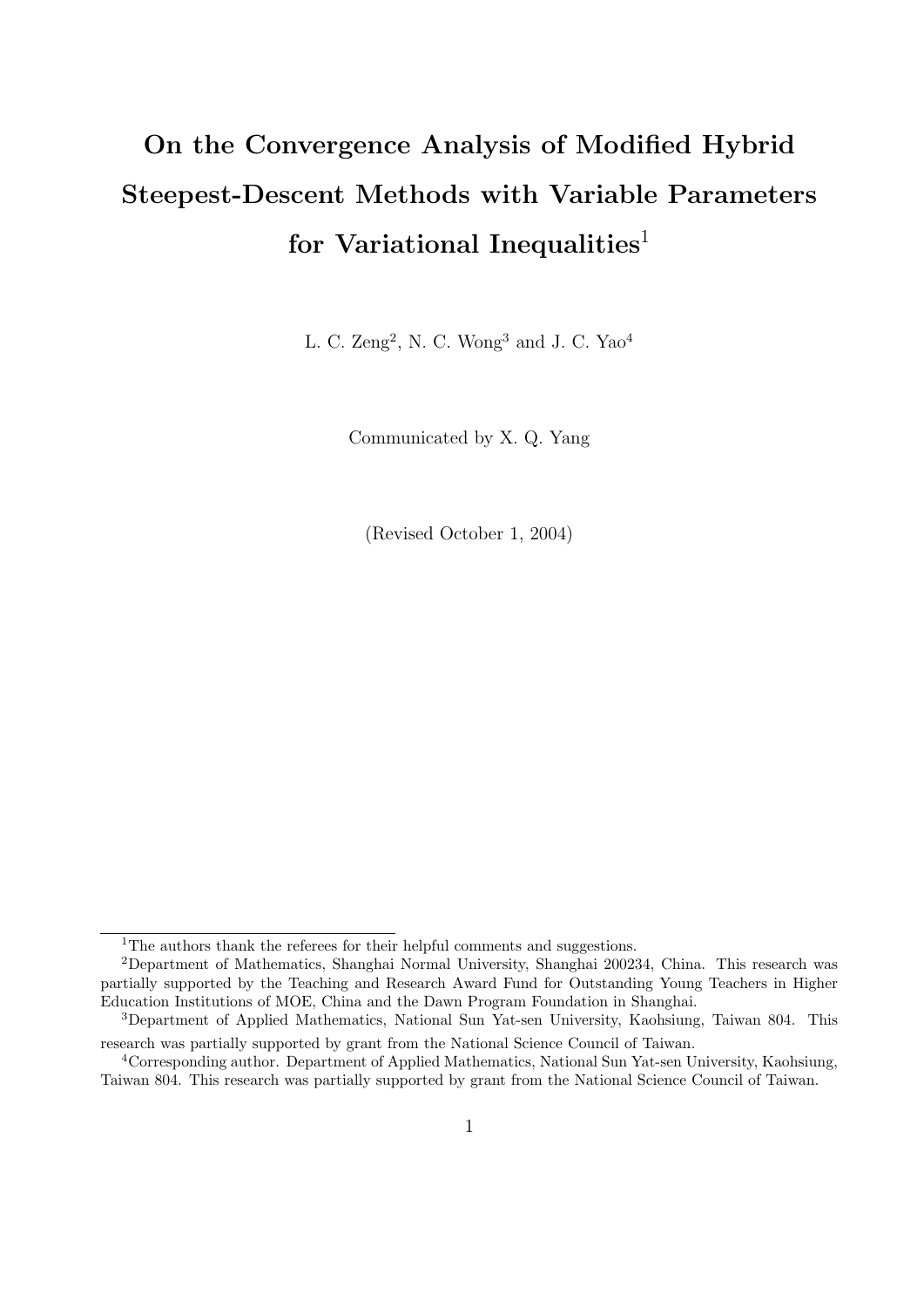**Abstract.** Assume that F is a nonlinear operator on a real Hilbert space H which is  $\eta$ -strongly monotone and  $\kappa$ -Lipschitzian on a nonempty closed convex subset C of H. Assume also that  $C$  is the intersection of the fixed point sets of a finite number of nonexpansive mappings on H. We construct an iterative algorithm with variable parameters which generates a sequence  ${x_n}$  from an arbitrary initial point  $x_0 \in H$ . The sequence  ${x_n}$  is shown to converge in norm to the unique solution  $u^*$  of the variational inequality

$$
\langle F(u^*), v - u^* \rangle \ge 0, \quad \forall \ v \in C.
$$

Applications to constrained generalized pseudoinverse are included.

Key Words: Iterative algorithms, modified hybrid steepest-descent methods with variable parameters, convergence, nonexpansive mappings, Hilbert space, constrained generalized pseudoinverses.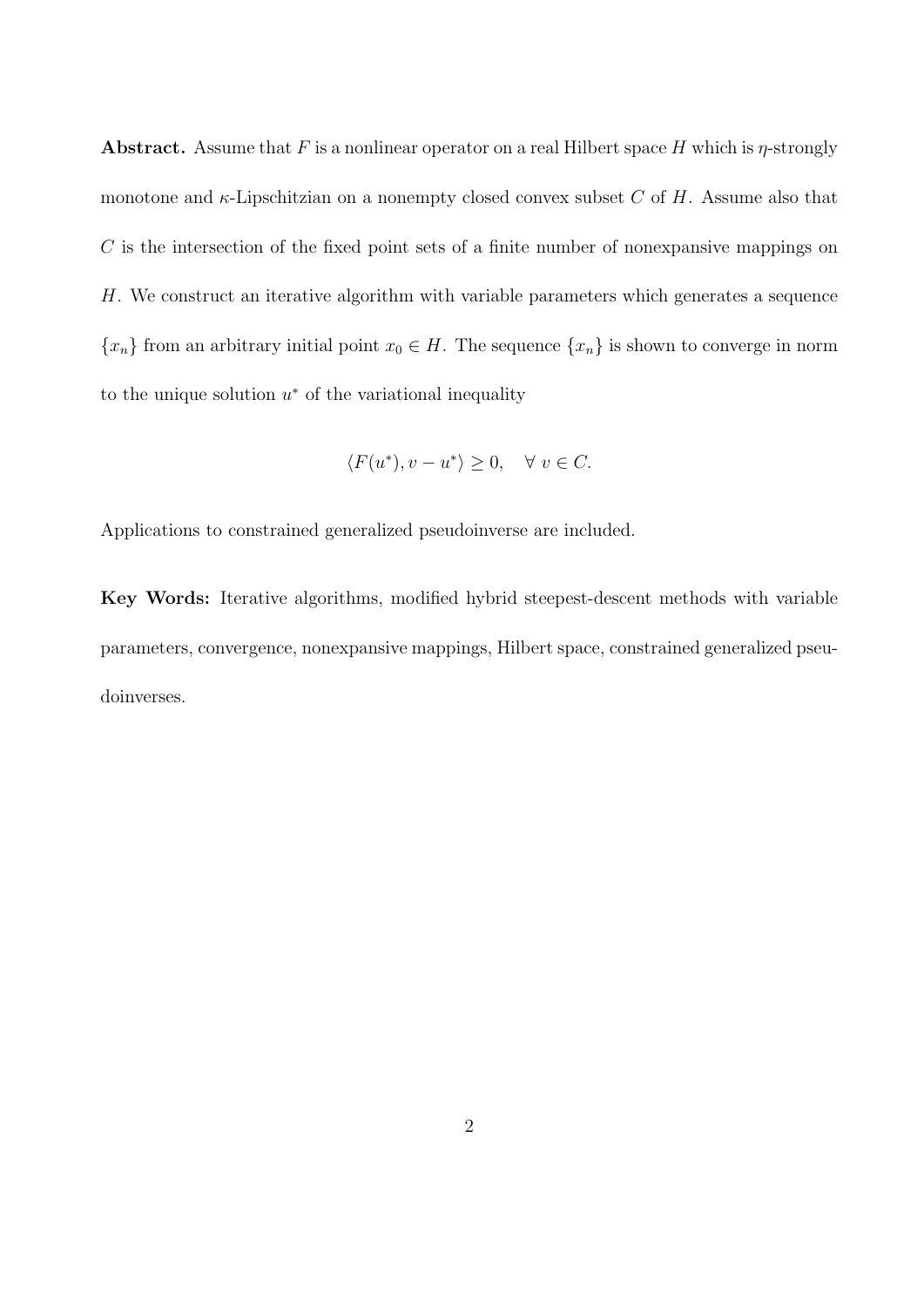### 1. Introduction

Let H be a real Hilbert space with inner product  $\langle \cdot, \cdot \rangle$  and norm  $\|\cdot\|$ , respectively. Let C be a nonempty closed convex subset of H and let  $F : H \to H$  be a nonlinear operator. Then we consider the following variational inequality problem: find a point  $u^* \in C$  such that

$$
\text{VI}(F, C) \qquad \langle F(u^*), v - u^* \rangle \ge 0 \quad \forall v \in C.
$$

Variational inequalities were initially studied by Stampacchia (cf. Ref, 1). These problems have been widely studied since they cover as diverse disciplines as partial differential equations, optimal control, optimization, mathematical programming, mechanics and finance. The reader is referred to Refs.1-5 and references therein.

It is well known that if  $F$  is a strongly monotone and Lipschitzian mapping on  $C$  then the  $VI(F, C)$  has a unique solution, see e.g., Ref. 6. We remark that not only the existence and uniqueness of solutions are important in the study of the  $VI(F, C)$ , but also how to find a solution of the  $VI(F, C)$  is important. A great deal of effort has gone into this problem. See Refs. 2 and 7.

It is also well known that the  $VI(F, C)$  is equivalent to the following fixed-point equation:

$$
u^* = P_C(u^* - \mu F(u^*)), \tag{1}
$$

where  $P_C$  is the (nearest point) projection from H onto C, i.e.,

$$
P_C x = \operatorname{argmin}_{y \in C} ||x - y||, \quad \text{for } x \in H,
$$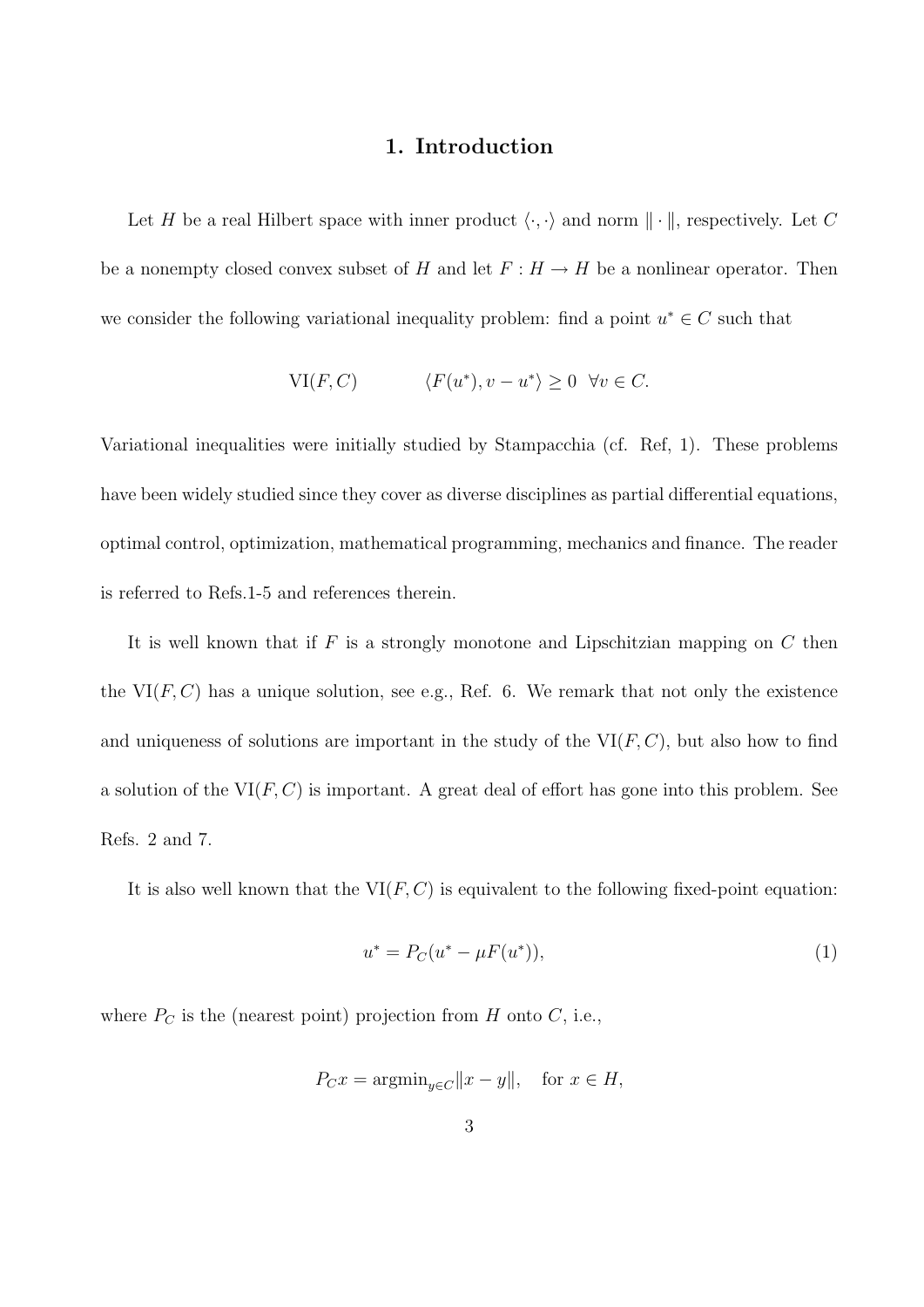and  $\mu > 0$  is an arbitrarily fixed constant. If F is a strongly monotone and Lipschitzian mapping on C and  $\mu > 0$  is small enough, then the mapping determined by the right-hand side of (1) is a contraction. Hence the Banach Contraction Principle guarantees that the Picard iterates converge strongly to the unique solution of the  $VI(F, C)$ . Such a method is called the projection method. It has been widely extended and developed to compute approximate solutions of various classes of variational inequalities and complementarity problems; see Zeng (Refs. 8-10). Unfortunately, the projection method involves the projection  $P<sub>C</sub>$  which may not be easy to compute due to the complexity of convex set C.

On the other hand, in order to reduce the complexity probably caused by the projection  $P_{\mathcal{C}}$ , Yamada (Ref. 11, see also Ref. 12) recently introduced a hybrid steepest-descent method for solving the  $VI(F, C)$ . His idea is stated now. Let C be the fixed point set of a nonexpansive mapping  $T : H \to H$ ; that is,  $C = \{x \in H : Tx = x\}$ . Recall that T is nonexpansive if

$$
||Tx - Ty|| \le ||x - y||, \quad \text{for } x, y \in H.
$$

Let Fix $(T) = \{x \in H : Tx = x\}$  denote the fixed-point set of T. Let F be *n*-strongly monotone and  $\kappa$ -Lipschitzian on C. Take a fixed number  $\mu \in (0, 2\eta/\kappa^2)$  and a sequence  $\{\lambda_n\}$ of real numbers in (0,1) satisfying the conditions below:

(L1)  $\lim_{n \to \infty} \lambda_n = 0$ ,  $(L2) \sum \lambda_n = \infty$ , (L3)  $\lim_{n \to \infty} (\lambda_n - \lambda_{n+1})/\lambda_{n+1}^2 = 0.$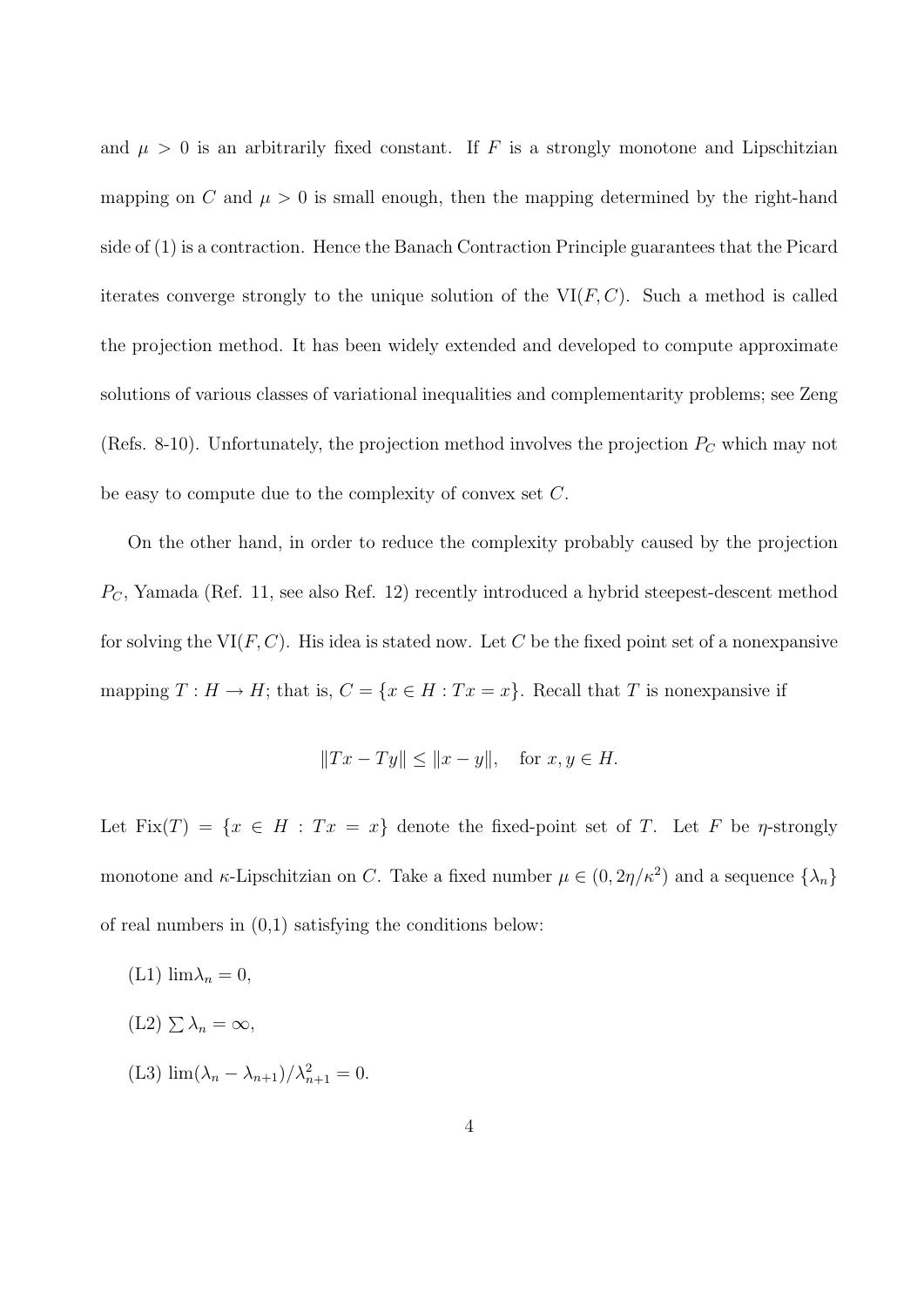Starting with an arbitrary initial guess  $u_0 \in H$ , one can generate a sequence  $(u_n)$  by the following algorithm:

$$
u_{n+1} := Tu_n - \lambda_{n+1} \mu F(Tu_n), \quad n \ge 0.
$$
\n(2)

Then Yamada (Ref. 11) proved that  $\{u_n\}$  converges strongly to the unique solution of the VI(F, C). An example of a sequence  $\{\lambda_n\}$ , which satisfies conditions (L1)-(L3), is given by  $\lambda_n = 1/n^{\sigma}$ , where  $0 < \sigma < 1$ . Note that condition (L3) was first used by Lions (Ref. 13). In the case when  $C$  is expressed as the intersection of fixed-point sets of  $N$  nonexpansive mappings  $T_i: H \to H$  with  $N \geq 1$  an integer, Yamada (Ref. 11) proposed another algorithm:

$$
u_{n+1} := T_{[n+1]}u_n - \lambda_{n+1}\mu F(T_{[n+1]}u_n), \quad n \ge 0,
$$
\n(3)

where  $T_{[k]} := T_{k \text{ mod } N}$  for integer  $k \geq 1$  with the mod function taking values in the set  $\{1, 2, \dots, N\}$  (i.e., if  $k = jN + q$  for some integers  $j \ge 0$  and  $0 \le q \le N$ , then  $T_{[k]} = T_N$  if  $q = 0$  and  $T_{[k]} = T_q$  if  $0 < q < N$ , where  $\mu \in (0, 2\eta/\kappa^2)$  and where the sequence  $\{\lambda_n\}$  of parameters satisfies conditions (L1),(L2), and (L4),

 $(L4) \sum |\lambda_n - \lambda_{n+N}|$  is convergent.

Under these conditions, Yamada (Ref. 11) proved the strong convergence of  $\{u_n\}$  to the unique solution of the  $VI(F, C)$ . Note that condition (L4) was first used by Bauschke (Ref. 14). In the special case of  $N = 1$ , (L4) was introduced by Wittmann (Ref. 15).

Recently, Xu and Kim (Ref. 16) continued the convergence study of the hybrid steepestdecent algorithms (2) and (3). Their major contribution is that the strong convergence of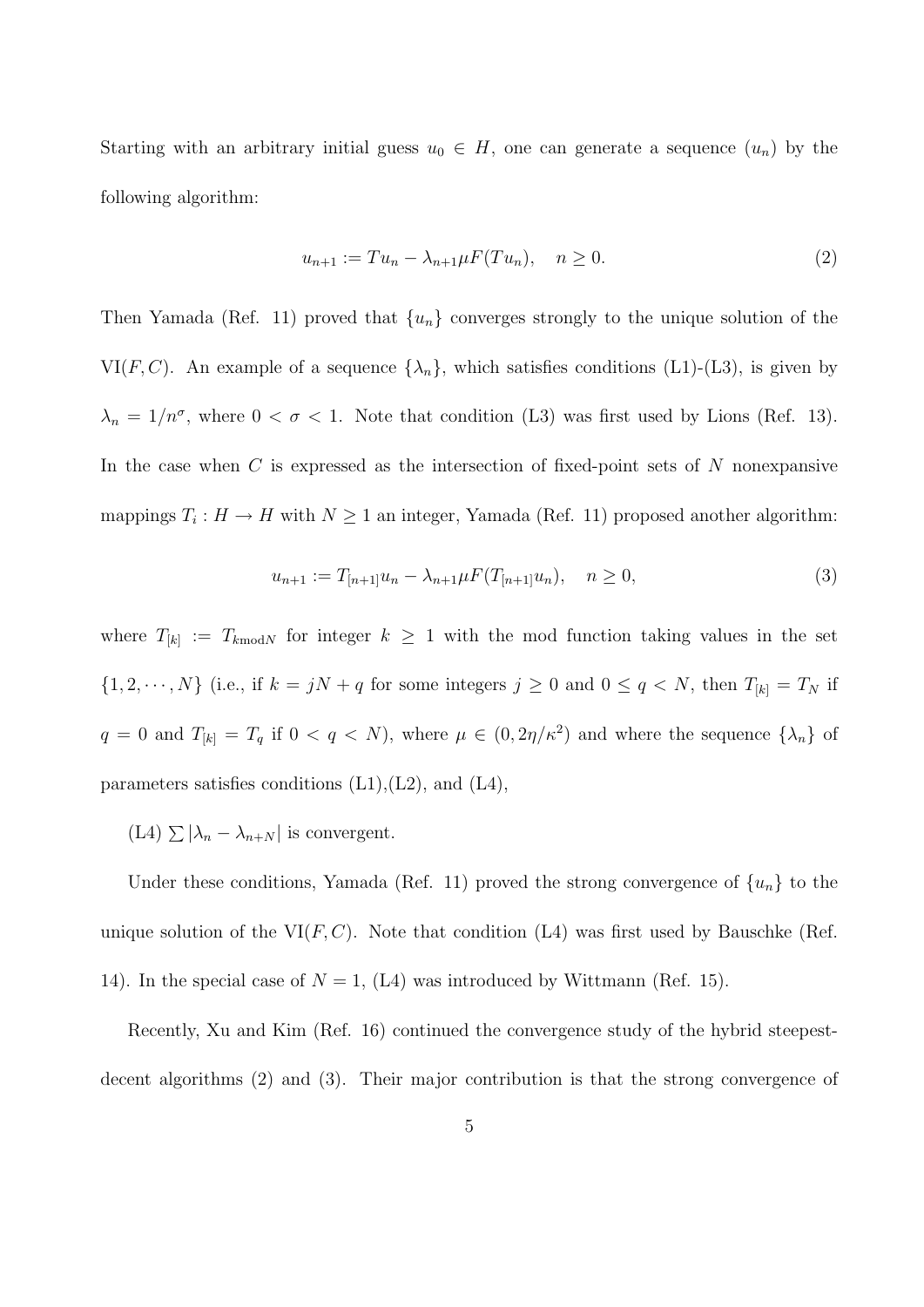algorithms (2) and (3) holds with condition (L3) replaced by the condition

(L3)'  $\lim_{n \to \infty} \frac{\lambda_{n+1}}{n+1} = 1$ , or equivalently,  $\lim_{n \to \infty} \frac{\lambda_{n+1}}{n+1} = 0$ ,

and with condition (L4) replaced by the condition

(L4)'  $\lim_{n \to \infty} \frac{\lambda_{n+N}}{n} = 1$ , or equivalently,  $\lim_{n \to \infty} \frac{\lambda_{n+N}}{n} = 0$ .

It is clear that condition (L3)' is strictly weaker than condition (L3), coupled with conditions (L1) and (L2). Moreover, (L3)' includes the important and natural choice  $\{1/n\}$  for  ${\lambda_n}$  while (L3) does not. It is easy to see that if  $\lim_{n\to\infty} \lambda_n/\lambda_{n+N}$  exists then condition (L4) implies condition  $(L4)$ . However, in general, conditions  $(L4)$  and  $(L4)$  are not comparable; neither of them implies the other (see Ref. 17 for details). Furthermore, under conditions (L1),  $(L2)$ ,  $(L3)$ ' and  $(L4)$ ', they gave the applications of algorithms  $(2)$  and  $(3)$  to the constrained generalized pseudoinverses.

Motivated and inspired by Yamada's algorithms (2) and (3), we introduce and study the following modified hybrid steepest-descent algorithms (I) and (II) with variable parameters for computing approximate solutions of the  $VI(F, C)$ :

Algorithm (I): Let  $\{\lambda_n\} \subset (0,1)$ , and  $\{\mu_n\} \subset (0,2\eta/\kappa^2)$ . Starting with an arbitrary initial guess  $u_0 \in H$ , one can generate a sequence  $\{u_n\}$  by the following iterative scheme:

$$
u_{n+1} := Tu_n - \lambda_{n+1} \mu_{n+1} F(Tu_n), \quad n \ge 0.
$$

Algorithm (II): Let  $\{\lambda_n\} \subset (0,1)$ , and  $\{\mu_n\} \subset (0,2\eta/\kappa^2)$ . Starting with an arbitrary initial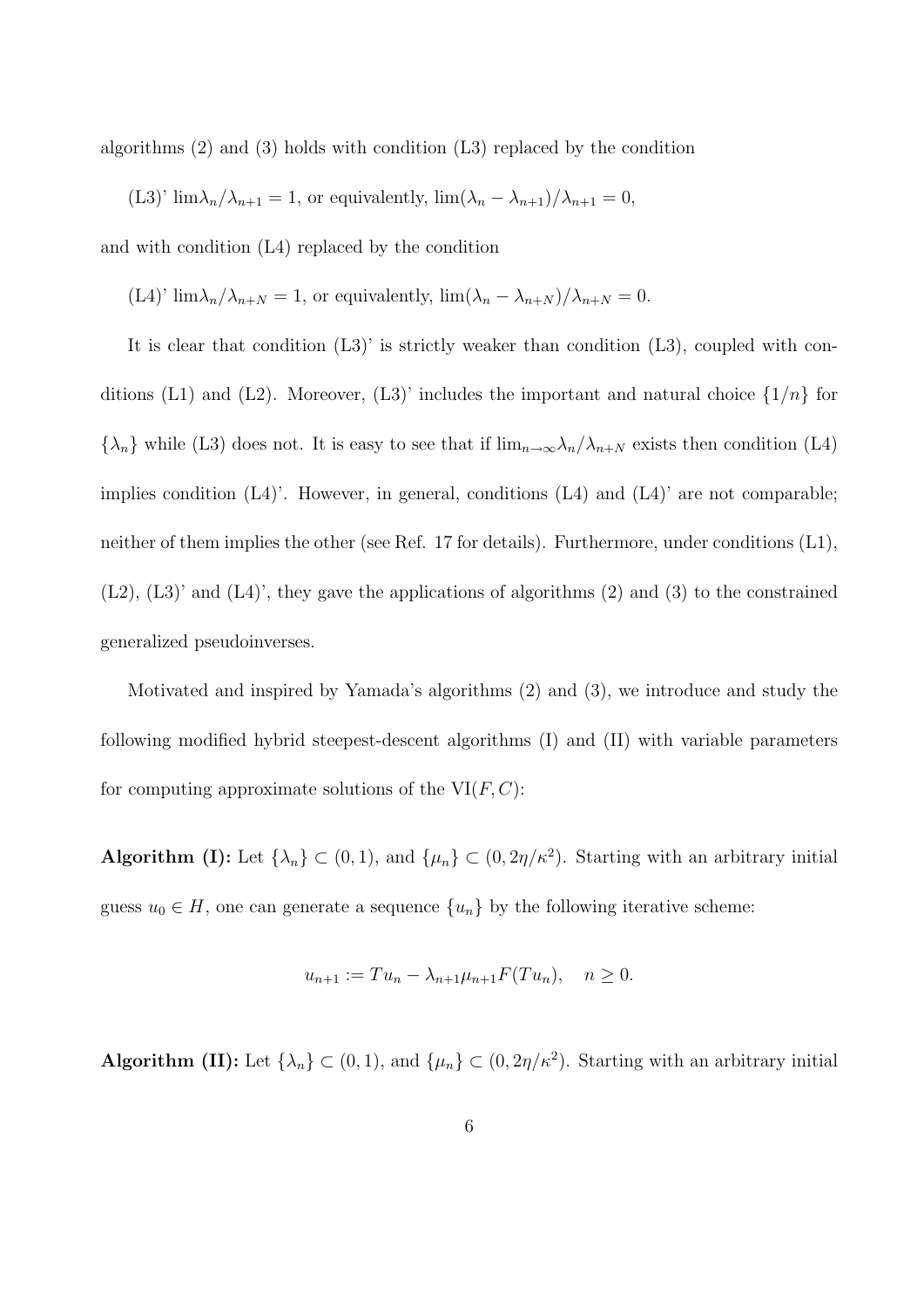guess  $u_0 \in H$ , one can generate a sequence  $\{u_n\}$  by the following iterative scheme:

$$
u_{n+1} := T_{[n+1]}u_n - \lambda_{n+1}\mu_{n+1}F(T_{[n+1]}u_n), \quad n \ge 0.
$$

Compared with algorithms (2) and (3) respectively, Algorithms (I) and (II) introduce the sequence  $\{\mu_n\}$  of positive parameters so as to take into account possible inexact computation.

In this paper, we give two assumptions  $(A)$ ,  $(B)$ :

- (A)  $\limsup_{n\to\infty}\langle Tu_n u_{n+1}, Tu_n u_n\rangle \leq 0$  for Algorithm (I).
- (B)  $\limsup_{n\to\infty} \langle T_{[n+N]}\cdots T_{[n+1]}u_n u_{n+N}, T_{[n+N]}\cdots T_{[n+1]}u_n u_n\rangle \leq 0$  for Algorithm (II). Firstly, under  $(A)$ ,  $(L2)$  and conditions  $(d1)$ ,  $(d2)$ :
- (d1)  $|\mu_n \frac{\eta}{\kappa^2}|$  $\frac{\eta}{\kappa^2}|\leq$  $\sqrt{\eta^2-c\kappa^2}$  $\frac{z-c\kappa^2}{\kappa^2}$  for some  $c \in (0, \eta^2/\kappa^2),$

(d2) 
$$
\lim_{n\to\infty} (\mu_{n+1} - \frac{\lambda_n}{\lambda_{n+1}} \cdot \mu_n) = 0,
$$

we prove that the sequence  $\{u_n\}$  generated by Algorithm (I) converges in norm to the unique solution of the  $VI(F, C)$ . Secondly, under (B), (L2), (d1) and condition (d3):

(d3) 
$$
\lim_{n\to\infty} (\mu_{n+N} - \frac{\lambda_n}{\lambda_{n+N}} \cdot \mu_n) = 0,
$$

we prove that the sequence  ${u_n}$  generated by Algorithm (II) converges strongly to the unique solution of the  $VI(F, C)$ . Furthermore, we apply these two results to consider the constrained generalized pseudoinverses. Note that for  $\mu \in (0, 2\eta/\kappa^2)$  whenever  $\mu_n = \mu \,\forall n \geq 1$ , then the above condition (d1) holds. Indeed, since

$$
\lim_{t \to 0^+} \frac{\eta - \sqrt{\eta^2 - t \kappa^2}}{\kappa^2} = 0 < \mu \quad \text{and} \quad \lim_{t \to 0^+} \frac{\eta + \sqrt{\eta^2 - t \kappa^2}}{\kappa^2} = \frac{2\eta}{\kappa^2} > \mu,
$$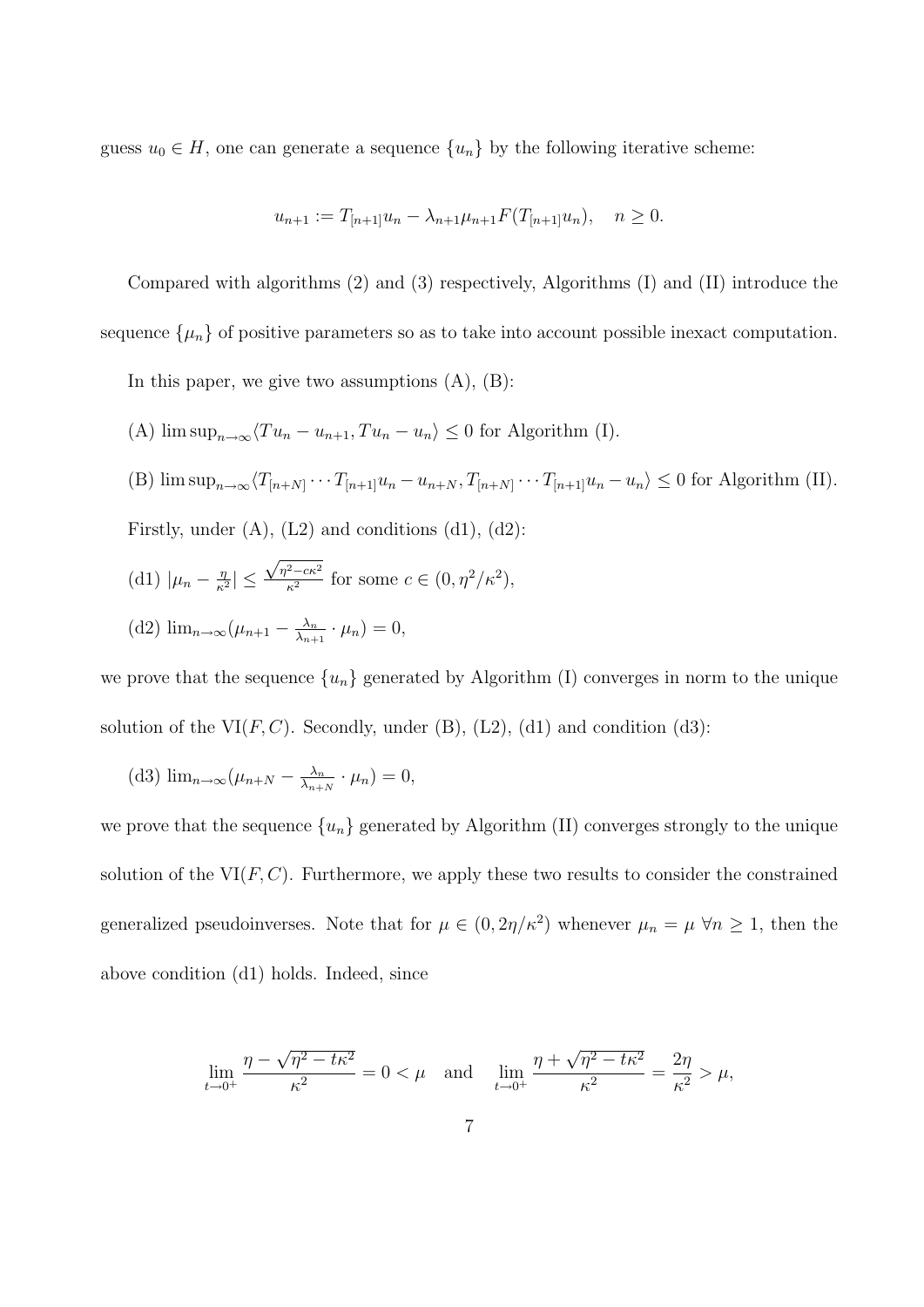so there exist some  $\delta_1, \delta_2 \in (0, \eta^2/\kappa^2)$  such that

$$
\frac{\frac{\eta-\sqrt{\eta^2-t\kappa^2}}{\kappa^2}}{\frac{\eta+\sqrt{\eta^2-t\kappa^2}}{\kappa^2}} < \mu, \quad \forall t \in (0, \delta_1),
$$
\n
$$
\frac{\eta+\sqrt{\eta^2-t\kappa^2}}{\kappa^2} > \mu, \quad \forall t \in (0, \delta_2).
$$

Hence, it is obvious that we can pick a number  $c \in (0, \eta^2/\kappa^2)$  such that

$$
\frac{\eta - \sqrt{\eta^2 - c\kappa^2}}{\kappa^2} < \mu < \frac{\eta + \sqrt{\eta^2 - c\kappa^2}}{\kappa^2},
$$

that is,

$$
|\mu-\frac{\eta}{\kappa^2}|<\frac{\sqrt{\eta^2-c\kappa^2}}{\kappa^2}
$$

.

Moreover, obviously (L3)' implies that for  $\mu \in (0, 2\eta/\kappa^2)$  whenever  $\mu_n = \mu$ ,  $\forall n \ge 1$ , the above condition (d2) holds; (L4)' implies that for  $\mu \in (0, 2\eta/\kappa^2)$  whenever  $\mu_n = \mu$ ,  $\forall n \ge 1$ , the above condition (d3) holds. On the other hand, under  $(L1)$ ,  $(L2)$  and  $(L3)$ ', Xu and Kim (Ref. 16) proved that  $\{u_n\}$  is bounded and  $\lim_{n\to\infty} ||u_n - Tu_n|| = 0$ ; see Steps 1 and 4 in the proof of their Theorem 3.1 (Ref. 16). Hence we derive

$$
\limsup_{n \to \infty} \langle Tu_n - u_{n+1}, Tu_n - u_n \rangle = 0.
$$

This shows that  $(L1)$ ,  $(L2)$  and  $(L3)$ ' imply  $(A)$ . Also, under  $(L1)$ ,  $(L2)$  and  $(L4)$ ', Xu and Kim (Ref. 16) proved that  $\{u_n\}$  is bounded and  $\lim_{n\to\infty} ||u_n - T_{[n+N]} \cdots T_{[n+1]}u_n|| = 0$ ; see Steps 1 and 4 in the proof of their Theorem 3.2 (Ref. 16). Thus, we obtain

$$
\limsup_{n\to\infty}\langle T_{[n+N]}\cdots T_{[n+1]}u_n-u_{n+N},T_{[n+N]}\cdots T_{[n+1]}u_n-u_n\rangle=0.
$$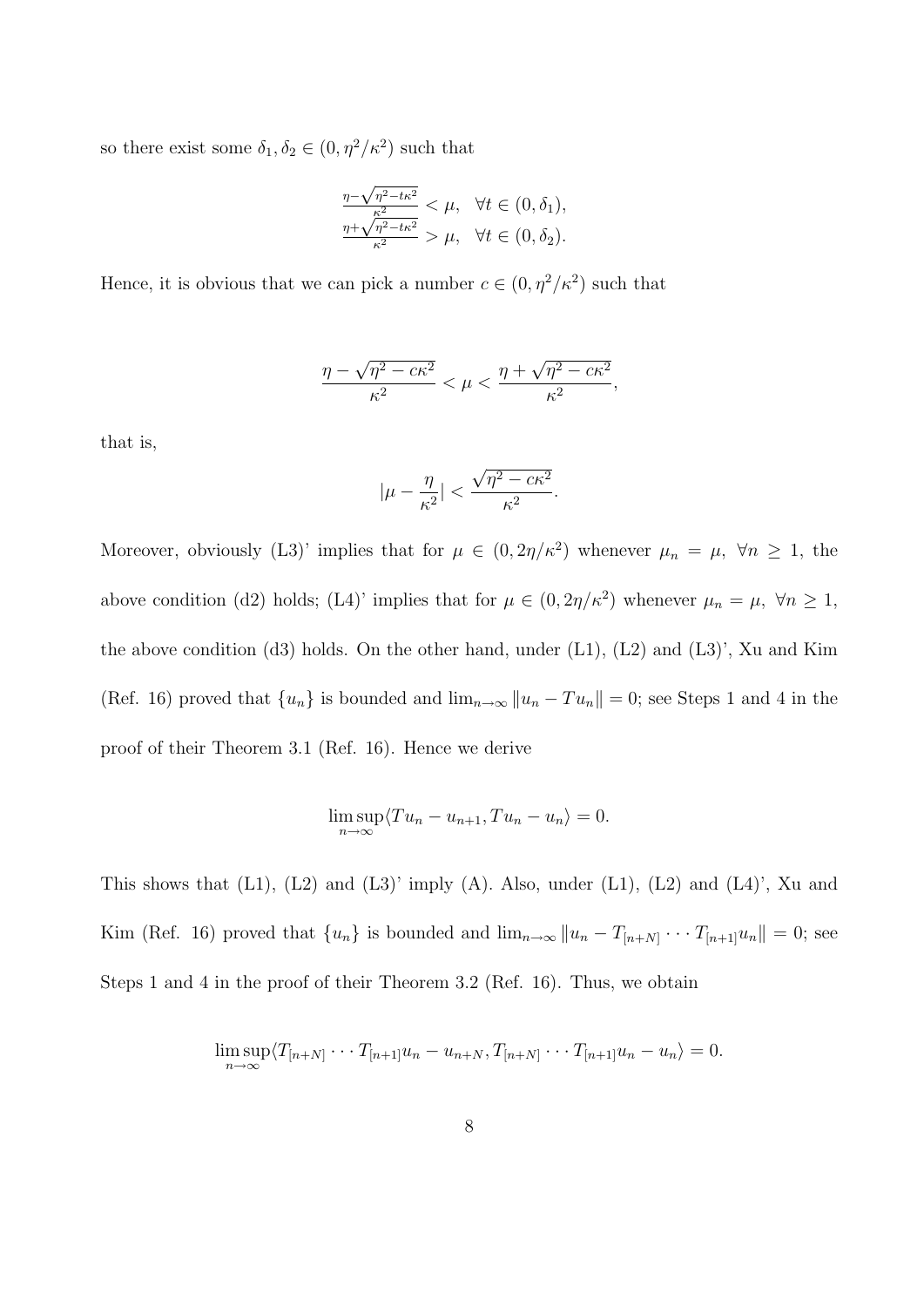This shows that  $(L1)$ ,  $(L2)$  and  $(L4)'$  imply  $(B)$ . In conclusion, our results improve, extend and unify the corresponding ones in Xu and Kim (Ref. 16).

#### 2. Preliminaries

The following lemmas will be used for the proofs of our main results in Section 3.

**Lemma 2.1** (Ref. 16). Let  $\{s_n\}$  be a sequence of nonnegative numbers satisfying the conditions:  $s_{n+1} \leq (1 - \alpha_n)s_n + \alpha_n\beta_n$ ,  $\forall n \geq 0$  where  $\{\alpha_n\}$  and  $\{\beta_n\}$  are sequences of real numbers such that

(i)  $\{\alpha_n\} \subset [0,1]$  and  $\sum_{n=0}^{\infty} \alpha_n = \infty$ , or equivalently,

 $\prod_{n=0}^{\infty} (1 - \alpha_n) := \lim_{n \to \infty} \prod_{k=0}^{n} (1 - \alpha_k) = 0;$ 

- (ii)  $\limsup_{n\to\infty}\beta_n\leq 0$ , or
- (ii)'  $\sum_n \alpha_n \beta_n$  is convergent.

Then,  $\lim_{n\to\infty} s_n = 0$ .

**Lemma 2.2** (Ref. 18). Demiclosedness Principle. Assume that  $T$  is a nonexpansive selfmapping of a closed convex subset C of a Hilbert space H. If T has a fixed point, then  $I-T$ is demiclosed; that is, whenever  $\{x_n\}$  is a sequence in C weakly converging to some  $x \in C$  and the sequence  $\{(I-T)x_n\}$  strongly converges to some y, it follows that  $(I-T)x = y$ . Here I is the identity operator of  $H$ .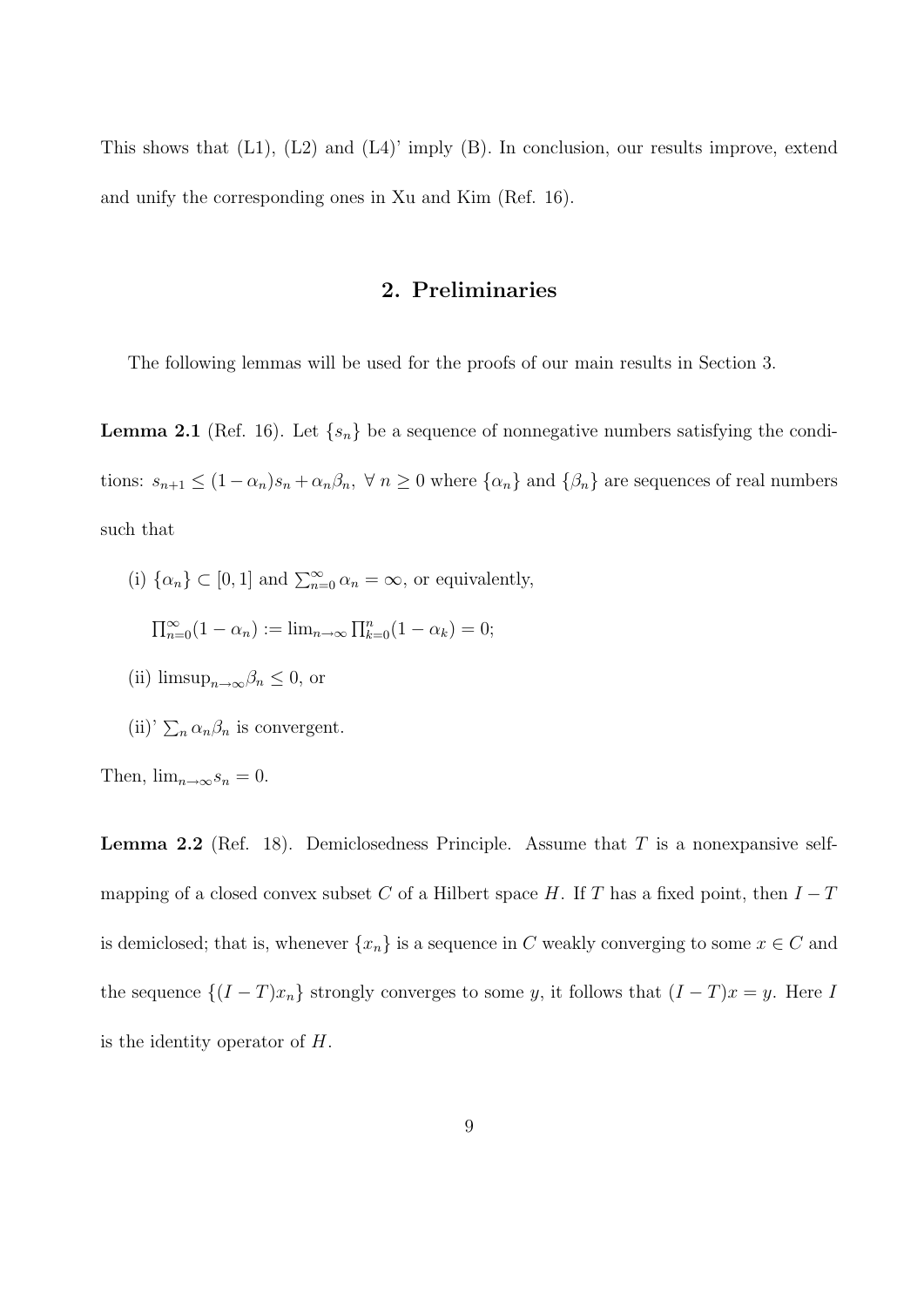The following lemma is an immediate consequence of an inner product.

**Lemma 2.3.** In a real Hilbert space  $H$ , there holds the inequality:

$$
||x+y||^2 \le ||x||^2 + 2\langle y, x+y \rangle, \quad \forall x, y \in H.
$$

# 3. Modified Hybrid Steepest-Descent Algorithms with Variable Parameters

Let  $H$  be a real Hilbert space and let  $C$  be a nonempty closed convex subset of  $H$ . Let  $F: H \to H$  be an operator such that, for some constants  $\kappa, \eta > 0$ , F is  $\kappa$ -Lipschitzian and  $\eta$ -strongly monotone on C; that is, F satisfies the following conditions, respectively:

$$
||Fx - Fy|| \le \kappa ||x - y||, \quad x, y \in C,
$$
\n<sup>(4)</sup>

$$
\langle Fx - Fy, x - y \rangle \ge \eta \|x - y\|^2, \quad x, y \in C. \tag{5}
$$

Under these conditions, it is well known that the variational inequality problem

$$
\text{VI}(F, C) \qquad \langle Fu^*, v - u^* \rangle \ge 0 \quad v \in C
$$

has a unique solution  $u^* \in C$ .

Denote by  $P_C$  the projection of H onto C. Namely, for each  $x \in H$ ,  $P_C x$  is the unique element in C satisfying

$$
||x - P_C x|| = \min{||x - y|| : y \in C}.
$$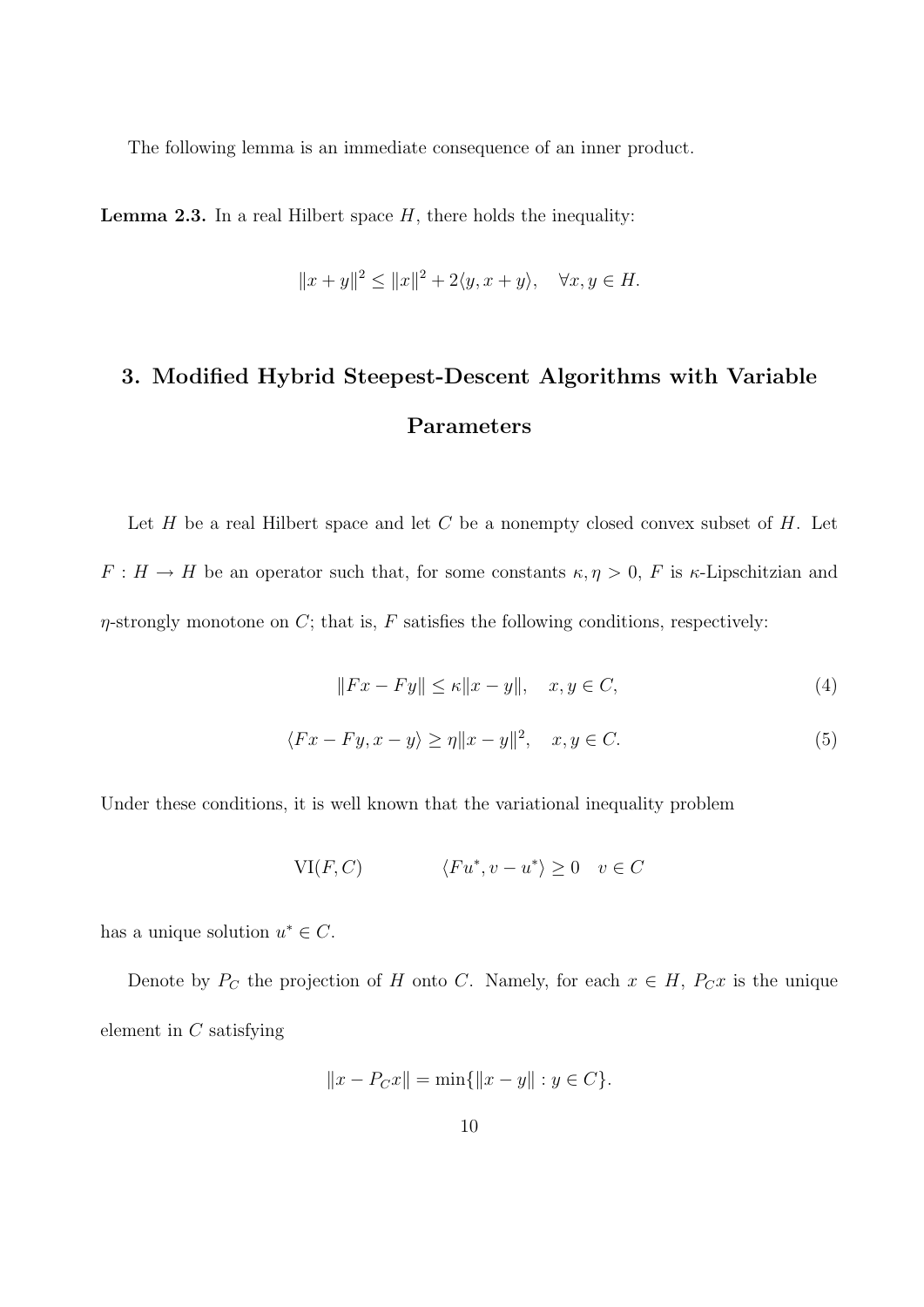Recall that the projection  $P_C$  is characterized by the inequality:

$$
\langle x - P_C x, y - P_C x \rangle \le 0, \quad y \in C.
$$

In this section, assume that  $T : H \to H$  is a nonexpansive mapping with  $Fix(T) = C$ . Note that obviously  $Fix(P_C) = C$ . Then we propose a modified steepest-descent algorithm with variable parameters which produces a sequence converging in norm to the unique solution  $u^*$  of  $VI(F, C)$ . We introduce now some notation. Let  $\lambda$  be a number in  $(0,1)$  and let  $0 < \mu < 2\eta/\kappa^2$ . Associated with the nonexpansive mapping  $T: H \to H$ , define the mapping  $T^{(\lambda,\mu)}: H \to H$ by

$$
T^{(\lambda,\mu)}x := Tx - \lambda \mu F(Tx), \quad x \in H.
$$

**Lemma 3.1** (Ref. 11; see also Ref. 16).  $T^{(\lambda,\mu)}$  is a contraction provided  $0 < \mu < 2\eta/\kappa^2$ . Indeed,

$$
||T^{(\lambda,\mu)}x - T^{(\lambda,\mu)}y|| \le (1 - \lambda \tau) ||x - y||, \quad x, y \in H,
$$
\n(6)

where  $\tau = 1 - \sqrt{1 - \mu(2\eta - \mu \kappa^2)} \in (0, 1)$ .

#### Algorithm 3.1. Modified Hybrid Steepest-Descent Algorithm (I).

Let  $\{\lambda_n\}$  be a sequence in  $(0,1)$  and let  $\{\mu_n\}$  be a sequence in  $(0,2\eta/\kappa^2)$ . Starting with an arbitrary initial guess  $u_0 \in H$ , one can generate a sequence  $\{u_n\}$  by the following iterative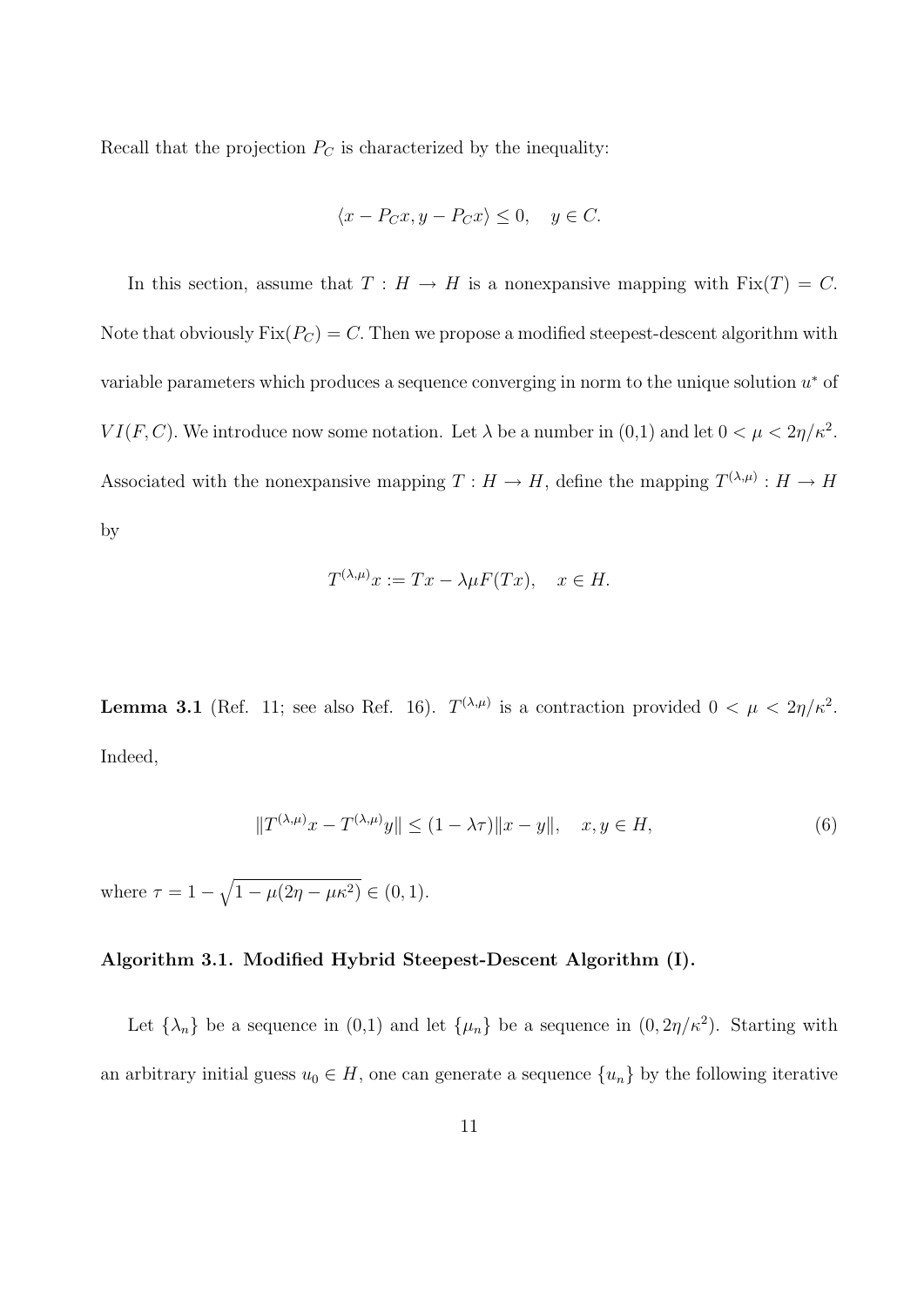scheme

$$
u_{n+1} := T^{(\lambda_{n+1}, \mu_{n+1})} u_n = T u_n - \lambda_{n+1} \mu_{n+1} F(T u_n), \quad n \ge 0.
$$
 (7)

We have the following convergence result.

**Theorem 3.1.** Let the sequence  $\{u_n\}$  be generated by algorithm (7). Assume that

(i)  $\sum_{n=1}^{\infty} \lambda_n = \infty$  where  $\{\lambda_n\} \subset (0,1)$ ; (ii)  $|\mu_n - \frac{\eta}{\kappa^2}|$  $\frac{\eta}{\kappa^2}|\leq$  $\sqrt{\eta^2-c\kappa^2}$  $\frac{z-c\kappa^2}{\kappa^2}$  for some  $c \in (0, \eta^2/\kappa^2);$ (iii)  $\lim_{n\to\infty} (\mu_{n+1} - \frac{\lambda_n}{\lambda_{n+1}})$  $\frac{\lambda_n}{\lambda_{n+1}} \cdot \mu_n$ ) = 0. If

$$
\limsup_{n \to \infty} \langle Tu_n - u_{n+1}, Tu_n - u_n \rangle \le 0,
$$

then  $\{u_n\}$  converges strongly to the unique solution  $u^*$  of the VI(F, C).

**Remark 3.1.** In Theorem 3.1, we take  $T = I$ ,  $c = \frac{\eta^2}{2\kappa^2}$  $\frac{\eta^2}{2\kappa^2}, \lambda_n = \frac{1}{2}$  $rac{1}{2}$  and  $\mu_n = \frac{\eta}{2\kappa}$  $\frac{\eta}{2\kappa^2}$  for all  $n \geq 1$ . Then it is clear that all the conditions in Theorem 3.1 are satisfied. But since  $\lambda_n \to \frac{1}{2} \neq 0$ and  $\mu_n \to \frac{\eta}{2\kappa^2} \neq 0$ , it is known that (L1) is not satisfied. In this case Xu and Kim's Theorem 3.1 (Ref. 16) can not guarantee that the sequence  $\{u_n\}$  generated by

$$
u_{n+1} = u_n - \frac{\eta}{4\kappa^2} F(u_n),
$$

converges strongly to the unique solution  $u^*$  of the VI $(F, C)$ .

Proof of Theorem 3.1. We divide the proof into several steps.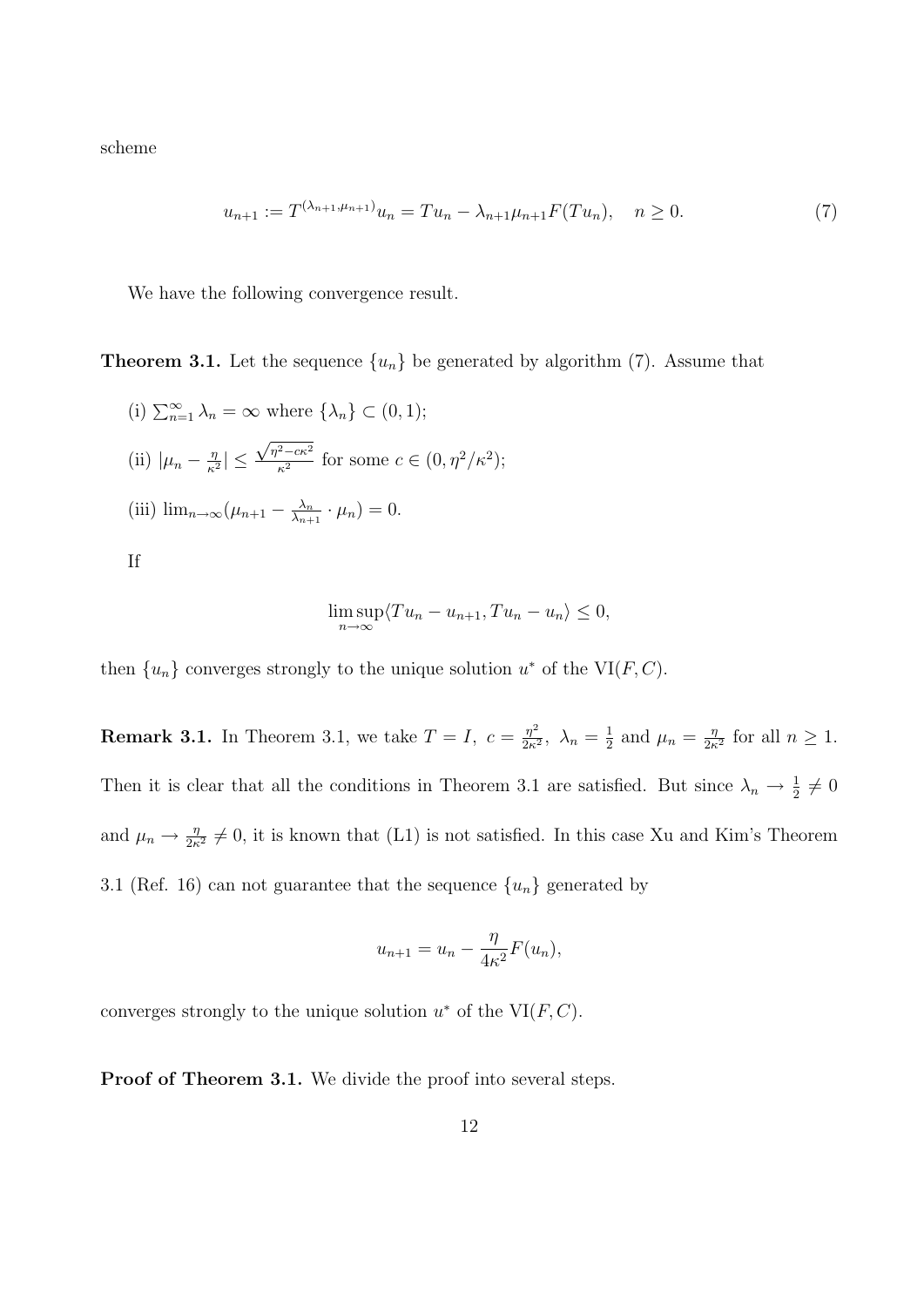Step 1.  $\{u_n\}$  is bounded. Indeed, we have (note that

$$
T^{(\lambda_{n+1},\mu_{n+1})}u^* = u^* - \lambda_{n+1}\mu_{n+1}F(u^*)
$$
  
\n
$$
||u_{n+1} - u^*|| = ||T^{(\lambda_{n+1},\mu_{n+1})}u_n - u^*||
$$
  
\n
$$
\leq ||T^{(\lambda_{n+1},\mu_{n+1})}u_n - T^{(\lambda_{n+1},\mu_{n+1})}u^*|| + ||T^{(\lambda_{n+1},\mu_{n+1})}u^* - u^*||
$$
  
\n
$$
\leq (1 - \lambda_{n+1}\tau_{n+1})||u_n - u^*|| + \lambda_{n+1}\mu_{n+1}||F(u^*)||,
$$
\n(8)

where  $\tau_{n+1} := 1 - \sqrt{1 - \mu_{n+1}(2\eta - \mu_{n+1}\kappa^2)}$ . By virtue of condition (ii) we claim that  $\tau_{n+1} \geq \tau$ where  $\tau = 1 -$ √  $\overline{1-c}$ . Indeed, it follows from condition (ii) that

$$
\frac{\eta - \sqrt{\eta^2 - c\kappa^2}}{\kappa^2} \le \mu_{n+1} \le \frac{\eta + \sqrt{\eta^2 - c\kappa^2}}{\kappa^2} < \frac{2\eta}{\kappa^2} := \mu
$$

and hence

$$
(\mu_{n+1} - \frac{\eta}{\kappa^2} + \frac{\sqrt{\eta^2 - c\kappa^2}}{\kappa^2}) \cdot (\mu_{n+1} - \frac{\eta}{\kappa^2} - \frac{\sqrt{\eta^2 - c\kappa^2}}{\kappa^2}) \le 0.
$$

This implies that

$$
\kappa^2 \mu_{n+1}^2 - 2\eta \mu_{n+1} + c \le 0.
$$

Observe that

$$
\mu_{n+1}(2\eta - \mu_{n+1}\kappa^2) \ge c = 1 - [1 - (1 - \sqrt{1 - c})]^2 = 1 - (1 - \tau)^2,
$$

where  $\tau := 1 -$ √  $1 - c$ . Hence, we derive

$$
\tau_{n+1} = 1 - \sqrt{1 - \mu_{n+1}(2\eta - \mu_{n+1}\kappa^2)} \ge \tau.
$$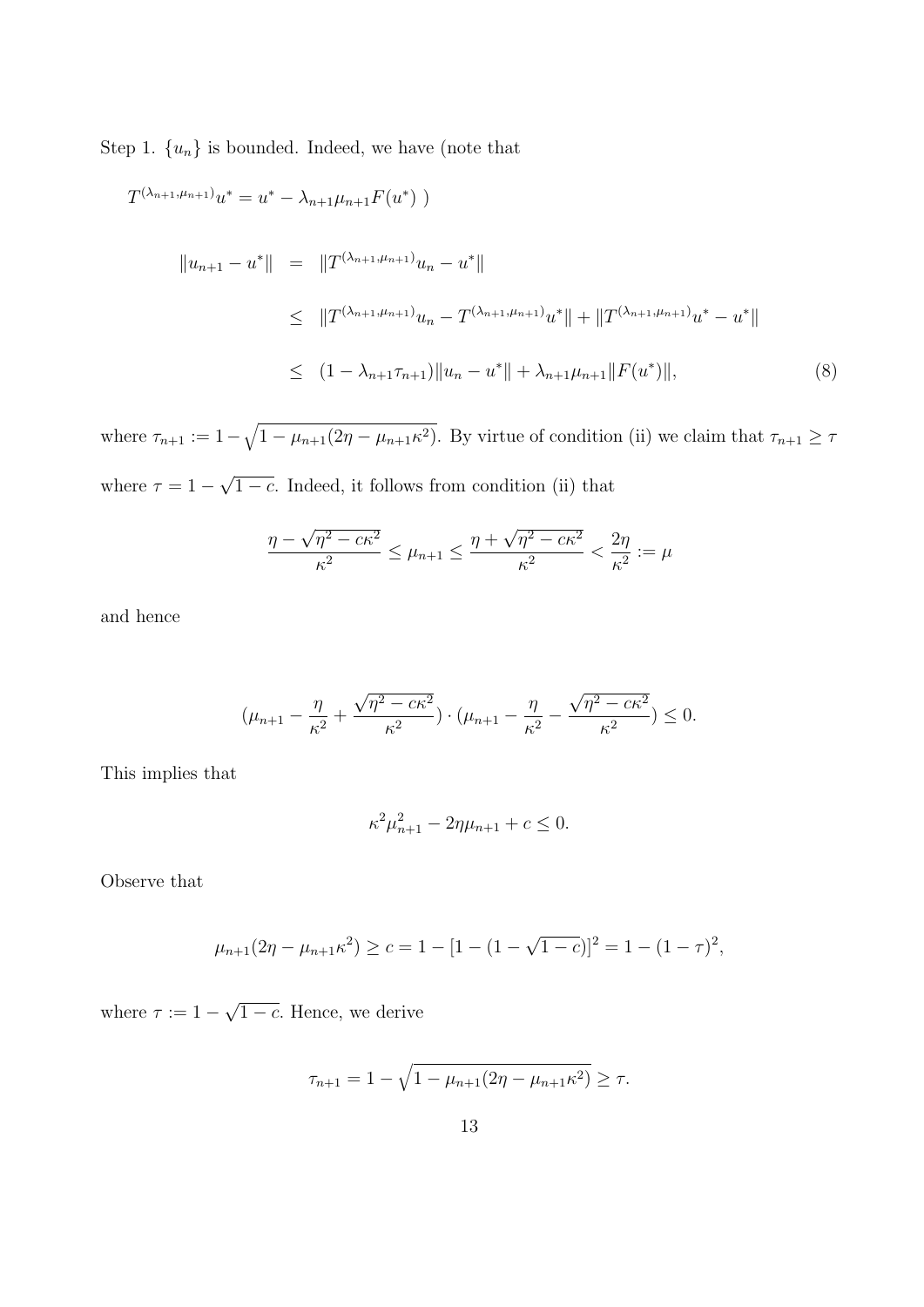Therefore, it follows from (8) that

$$
||u_{n+1} - u^*|| \le (1 - \lambda_{n+1}\tau)||u_n - u^*|| + \lambda_{n+1}\mu||F(u^*)||.
$$

By induction, it is easy to see that

$$
||u_n - u^*|| \le \max{||u_0 - u^*||, \quad (\mu/\tau)||F(u^*)|| } \quad n \ge 0.
$$

Step 2.  $||u_{n+1} - u_n|| \to 0, n \to \infty$ . Indeed, we have

$$
||u_{n+1} - u_n|| = ||T^{(\lambda_{n+1}, \mu_{n+1})}u_n - T^{(\lambda_n, \mu_n)}u_{n-1}||
$$
  
\n
$$
\leq ||T^{(\lambda_{n+1}, \mu_{n+1})}u_n - T^{(\lambda_{n+1}, \mu_{n+1})}u_{n-1}|| + ||T^{(\lambda_{n+1}, \mu_{n+1})}u_{n-1} - T^{(\lambda_n, \mu_n)}u_{n-1}||
$$
  
\n
$$
\leq (1 - \lambda_{n+1}\tau_{n+1})||u_n - u_{n-1}|| + |\lambda_{n+1}\mu_{n+1} - \lambda_n\mu_n| \cdot ||F(Tu_{n-1})||
$$
  
\n
$$
\leq (1 - \lambda_{n+1}\tau)||u_n - u_{n-1}|| + |\lambda_{n+1}\mu_{n+1} - \lambda_n\mu_n| \cdot ||F(Tu_{n-1})||.
$$

Note that by Step 1  $\{u_n\}$  is bounded. Then,  $\{F(T u_n)\}$  is bounded since

$$
||F(Tu_n) - F(u^*)|| \le \kappa ||u_n - u^*||.
$$

Putting  $M = \sup\{\|F(T u_n)\| : n \ge 0\}$ , we obtain

$$
||u_{n+1} - u_n|| \le (1 - \lambda_{n+1}\tau)||u_n - u_{n-1}|| + (\lambda_{n+1}\tau)\beta_{n+1}
$$

where

$$
\beta_{n+1} = M|\lambda_{n+1}\mu_{n+1} - \lambda_n\mu_n|/(\tau\lambda_{n+1}) \to 0 \text{ (using condition (iii))}.
$$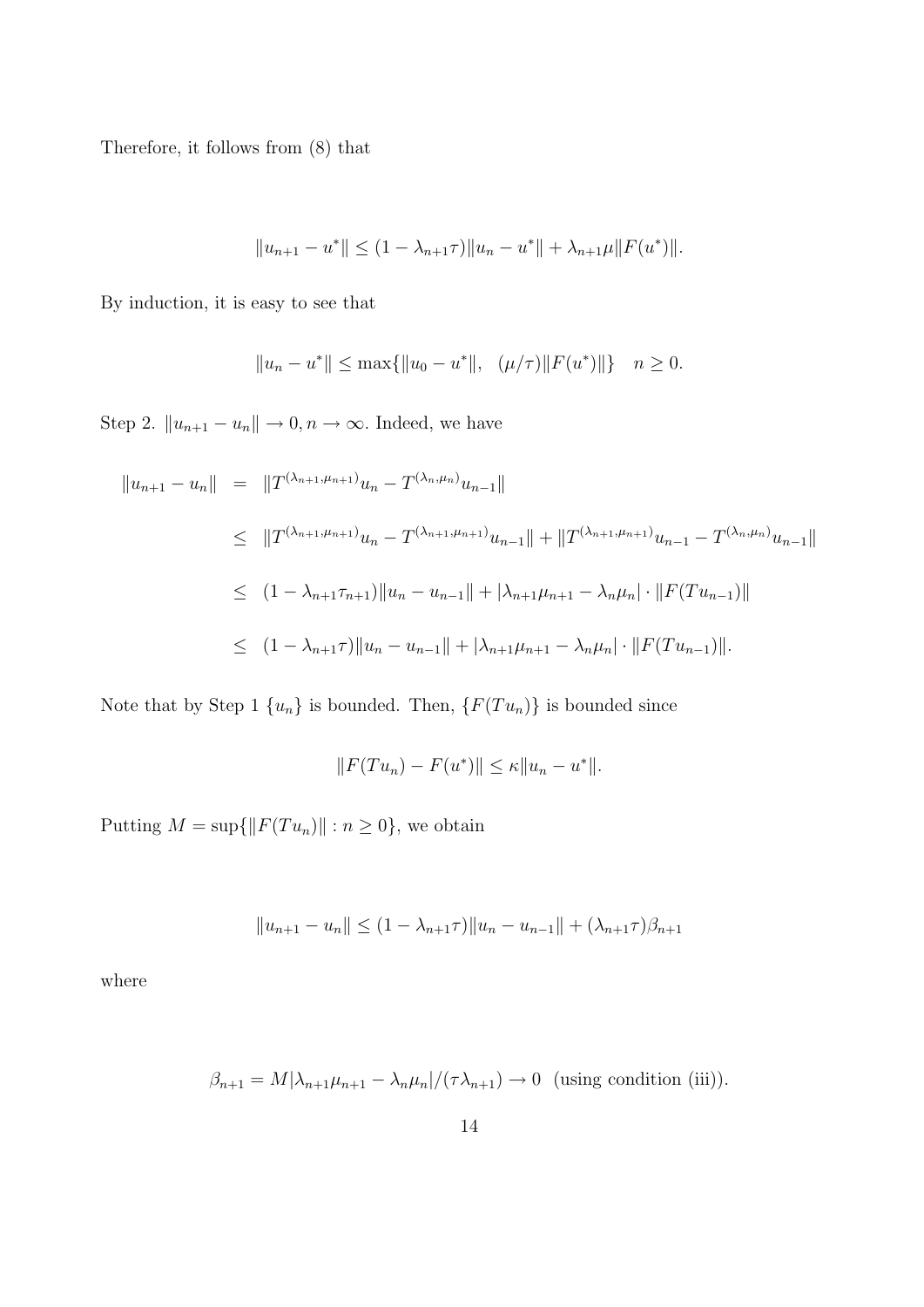By Lemma 2.1, we deduce that  $||u_{n+1} - u_n|| \to 0$ .

Step 3.  $||Tu_n - u_n|| \to 0, n \to \infty$ . Indeed, observe that

$$
||u_n - u_{n+1}||^2 = ||u_n - Tu_n + \lambda_{n+1}\mu_{n+1}F(Tu_n)||^2
$$
  
\n
$$
= ||u_n - Tu_n||^2 + 2\lambda_{n+1}\mu_{n+1}\langle F(Tu_n), u_n - Tu_n \rangle + \lambda_{n+1}^2\mu_{n+1}^2 ||F(Tu_n)||^2
$$
  
\n
$$
\ge ||u_n - Tu_n||^2 + 2\lambda_{n+1}\mu_{n+1}\langle F(Tu_n), u_n - Tu_n \rangle
$$
  
\n
$$
= ||u_n - Tu_n||^2 + 2\langle Tu_n - u_{n+1}, u_n - Tu_n \rangle,
$$

and hence

$$
||Tu_n - u_n||^2 \le ||u_{n+1} - u_n||^2 + 2\langle Tu_n - u_{n+1}, Tu_n - u_n\rangle.
$$

Combining Step 2 with the assumption that  $\limsup_{n\to\infty}\langle Tu_n - u_{n+1}, Tu_n - u_n \rangle \leq 0$ , we conclude that

$$
\limsup_{n \to \infty} ||Tu_n - u_n||^2 \quad \text{leq} \limsup_{n \to \infty} [||u_{n+1} - u_n||^2 + 2\langle Tu_n - u_{n+1}, Tu_n - u_n \rangle] \leq \limsup_{n \to \infty} \sup_{n \to \infty} ||u_{n+1} - u_n||^2 + 2\text{leq} \limsup_{n \to \infty} \langle Tu_n - u_{n+1}, Tu_n - u_n \rangle
$$
  
\n $\leq 0.$ 

Thus  $||Tu_n - u_n|| \to 0$ .

Step 4.  $\limsup_{n\to\infty}\langle -F(u^*), u_n - u^* \rangle \leq 0$ . To prove this, we pick a subsequence  $\{u_{n_i}\}\$  of  $\{u_n\}$ so that

$$
\limsup_{n\to\infty}\langle -F(u^*), u_n-u^*\rangle = \lim_{i\to\infty}\langle -F(u^*), u_{n_i}-u^*\rangle.
$$

Without loss of generality, we may further assume that  $u_{n_i} \to \tilde{u}$  weakly for some  $\tilde{u} \in H$ . But by Lemma 2.2 and Step 3, we derive  $\tilde{u} \in \text{Fix}(T) = C$ . Since  $u^*$  is the unique solution of the  $VI(F, C)$ , we obtain

$$
\limsup_{n \to \infty} \langle -F(u^*), u_n - u \rangle = \langle -F(u^*), \tilde{u} - u^* \rangle \le 0.
$$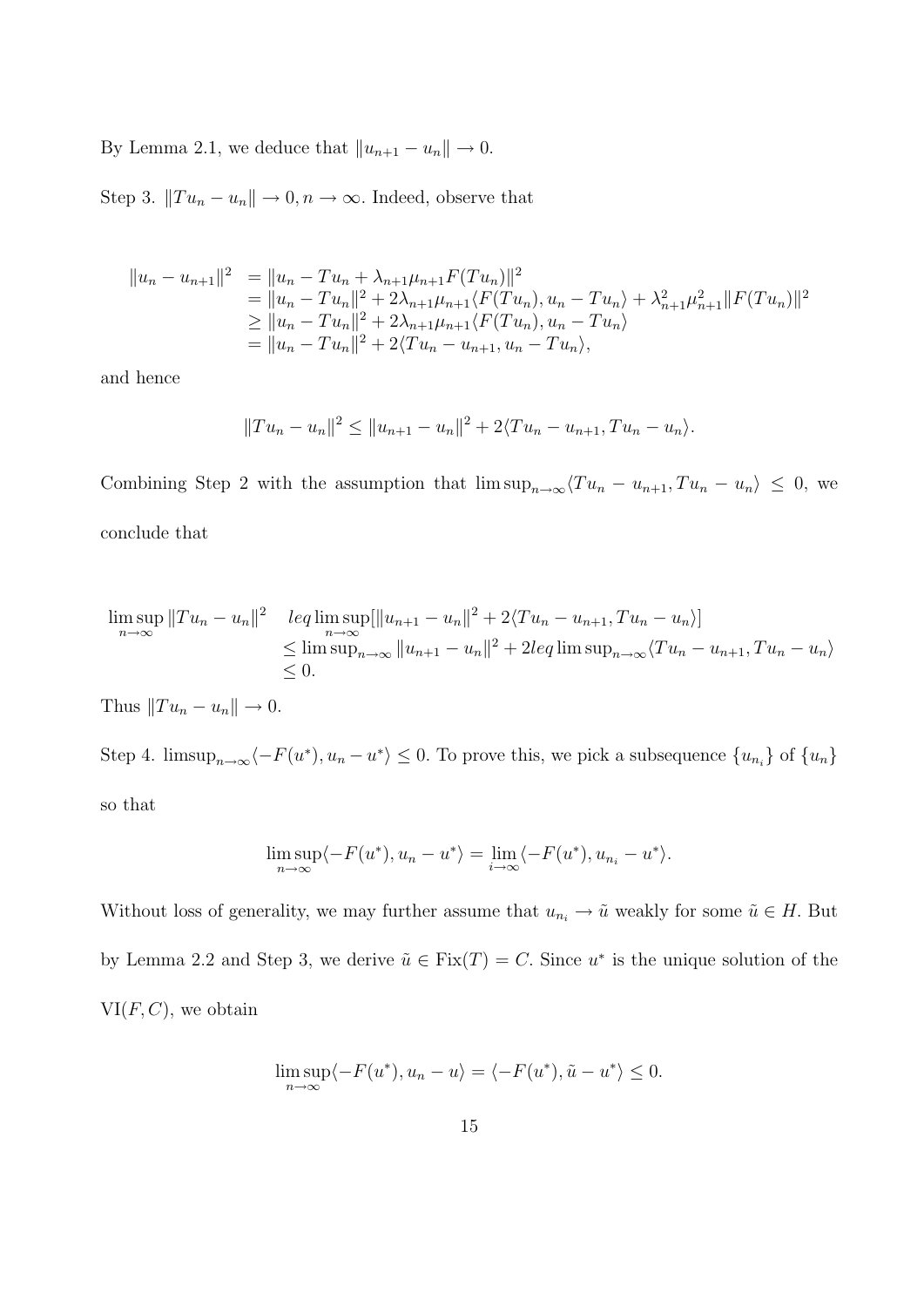Step 5.  $u_n \to u^*$  in norm. Indeed, by applying Lemma 2.3, we get

$$
||u_{n+1} - u^*||^2 = ||(T^{(\lambda_{n+1}, \mu_{n+1})}u_n - T^{(\lambda_{n+1}, \mu_{n+1})}u^*) + (T^{(\lambda_{n+1}, \mu_{n+1})}u^* - u^*)||^2
$$
  
\n
$$
\leq ||T^{(\lambda_{n+1}, \mu_{n+1})}u_n - T^{(\lambda_{n+1}, \mu_{n+1})}u^*||^2 + 2\langle T^{(\lambda_{n+1}, \mu_{n+1})}u^* - u^*, u_{n+1} - u^* \rangle
$$
  
\n
$$
\leq (1 - \lambda_{n+1}\tau_{n+1})||u_n - u^*||^2 + 2\lambda_{n+1}\mu_{n+1}\langle -F(u^*), u_{n+1} - u^* \rangle
$$
  
\n
$$
\leq (1 - \lambda_{n+1}\tau)||u_n - u^*||^2 + (\lambda_{n+1}\tau) \cdot \frac{2 \mu_{n+1}}{\tau} \langle -F(u^*), u_{n+1} - u^* \rangle.
$$

Since  $\{\mu_n\}$  is a positive and bounded sequence, an application of Lemma 2.1 combined with Step 4 yields that  $||u_n - u^*|| \to 0$ .

Next we consider a more general case when

$$
C = \bigcap_{i=1}^{N} \text{Fix}(T_i),
$$

with  $N \geq 1$  an integer and  $T_i : H \to H$  being nonexpansive for each  $1 \leq i \leq N$ .

We introduce now another modified hybrid steepest-descent algorithm with variable parameters for solving the  $VI(F, C)$ .

#### Algorithm 3.2. Modified Hybrid Steepest-descent Algorithm (II).

Let  $\{\lambda_n\}$  be a sequence in  $(0,1)$  and let  $\{\mu_n\}$  be a sequence in  $(0,2\eta/\kappa^2)$ . Starting with an arbitrary initial guess  $u_0 \in H$ , one can generate a sequence  $\{u_n\}$  by the following iterative scheme

$$
u_{n+1} = T_{[n+1]}^{(\lambda_{n+1}, \mu_{n+1})} u_n = T_{[n+1]} u_n - \lambda_{n+1} \mu_{n+1} F(T_{[n+1]} u_n), \quad n \ge 0.
$$
\n(9)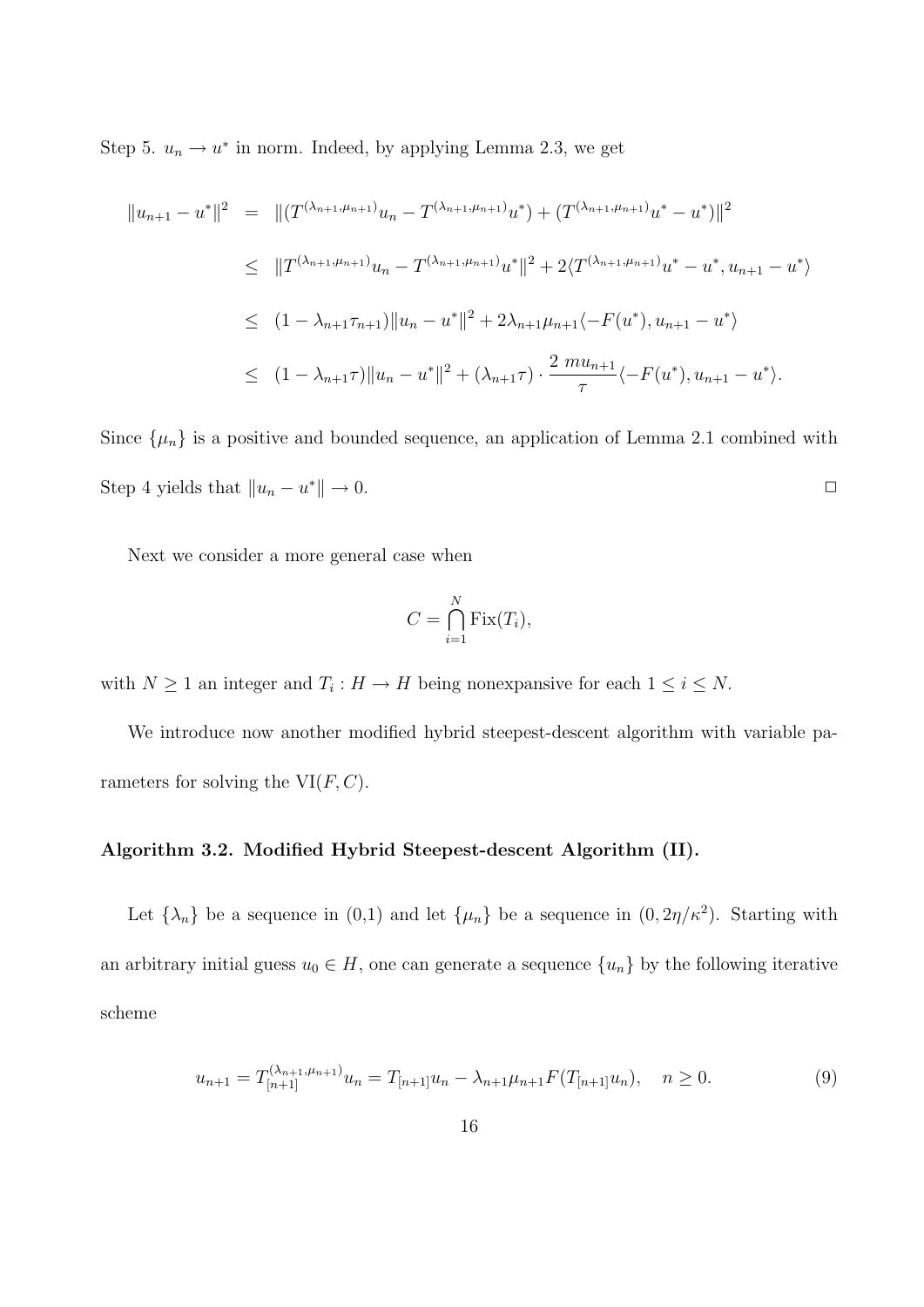We prove now the main result of this paper.

**Theorem 3.2.** Let the sequence  $\{u_n\}$  be generated by algorithm (9). Suppose that

(i) 
$$
\sum_{n=1}^{\infty} \lambda_n = \infty
$$
 where  $\{\lambda_n\} \subset (0, 1);$   
\n(ii)  $|\mu_n - \frac{\eta}{\kappa^2}| \le \frac{\sqrt{\eta^2 - c\kappa^2}}{\kappa^2}$  for some  $c \in (0, \eta^2/\kappa^2);$   
\n(iii)  $\lim_{n \to \infty} (\mu_{n+N} - \frac{\lambda_n}{\lambda_{n+N}} \cdot \mu_n) = 0.$ 

Assume in addition that

$$
C = \bigcap_{i=1}^{N} \text{Fix}(T_i) = \text{Fix}(T_1 T_2 \cdots T_N) = \text{Fix}(T_N T_1 \cdots T_{N-1}) = \cdots = \text{Fix}(T_2 T_3 \cdots T_N T_1). \tag{10}
$$

If

$$
\limsup_{n\to\infty}\langle T_{[n+N]}\cdots T_{[n+1]}u_n-u_{n+N},T_{[n+N]}\cdots T_{[n+1]}u_n-u_n\rangle\leq 0,
$$

then  $\{u_n\}$  converges in norm to the unique solution  $u^*$  of the VI(F, C).

**Remark 3.2.** In Theorem 3.2 we take  $T_1 = \cdots = T_N = I$ ,  $c = \frac{\eta^2}{2\kappa}$  $\frac{\eta^2}{2\kappa^2}, \lambda_n = \frac{1}{2}$  $rac{1}{2}$  and  $\mu_n = \frac{\eta}{2\kappa}$  $2\kappa^2$ for all  $n \geq 1$ . Then it is clear that all the conditions in Theorem 3.2 are satisfied. But since  $\lambda_n \to \frac{1}{2} \neq 0$  and  $\mu_n \to \frac{\eta}{2\kappa^2} \neq 0$ , it is known that (L1) is not satisfied. In this case, Xu and Kim's Theorem 3.2 (Ref. 16) can not guarantee that the sequence  ${u_n}$  generated by

$$
u_{n+1} = u_n - \frac{\eta}{4\kappa^2} F(u_n)
$$

converges strongly to the unique solution  $u^*$  of the VI $(F, C)$ .

Proof of Theorem 3.2. We shall again divide the proof into several steps.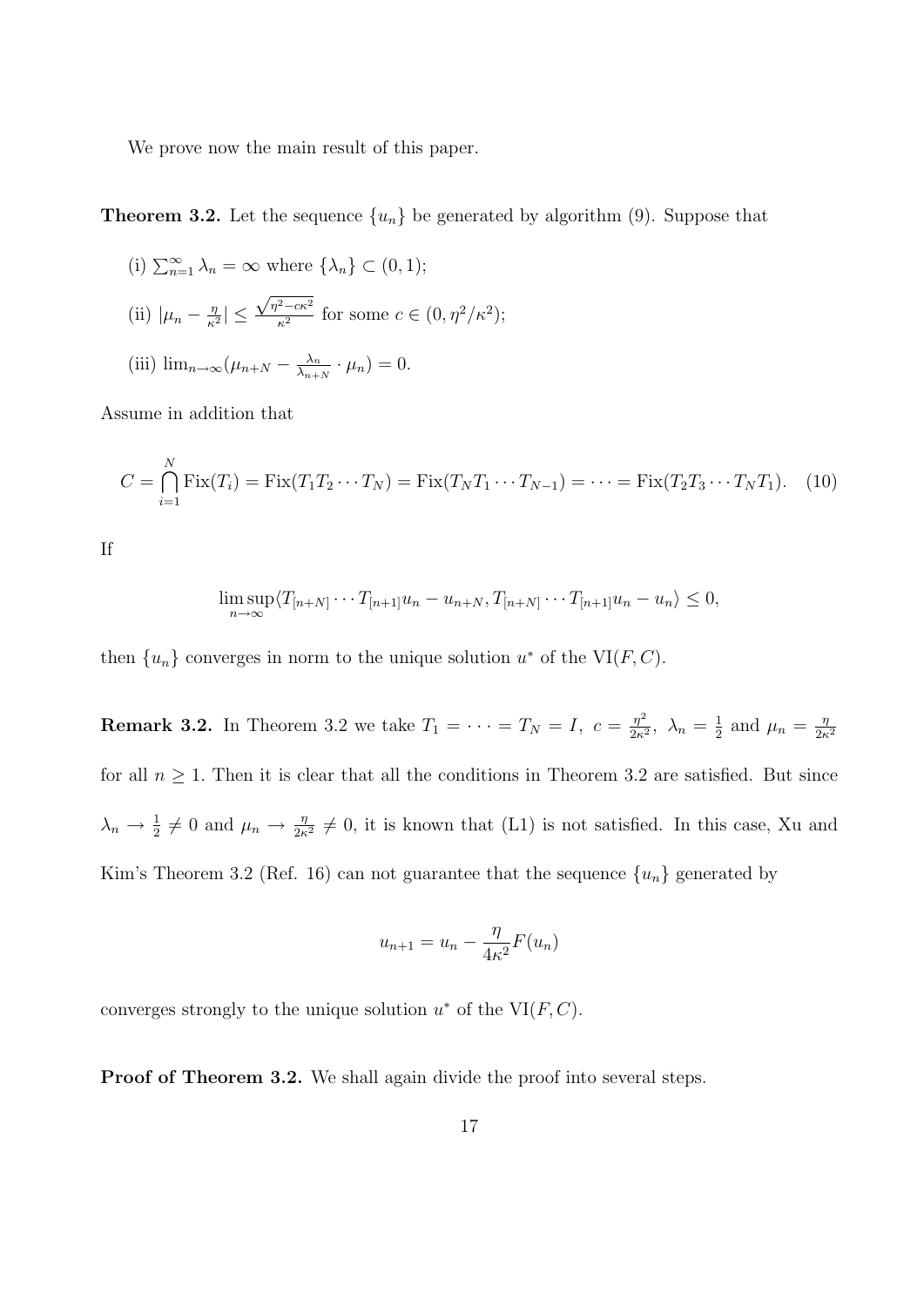Step 1.  $\{u_n\}$  is bounded. Indeed, we have (note that  $T_{[n]}^{(\lambda_n,\mu_n)}$  $\tilde{u}_{[n]}^{(\lambda_n,\mu_n)}u^*=u^*-\lambda_n\mu_nF(u^*)\;\;n\geq 1).$ 

$$
||u_{n+1} - u^*|| = ||T_{[n+1]}^{(\lambda_{n+1}, \mu_{n+1})} u_n - u^*||
$$
  
\n
$$
\leq ||T_{[n+1]}^{(\lambda_{n+1}, \mu_{n+1})} u_n - T_{[n+1]}^{(\lambda_{n+1}, \mu_{n+1})} u^*|| + ||T_{[n+1]}^{(\lambda_{n+1}, \mu_{n+1})} u^* - u^*||
$$
  
\n
$$
\leq (1 - \lambda_{n+1} \tau_{n+1}) ||u_n - u^*|| + \lambda_{n+1} \mu_{n+1} ||F(u^*)||
$$

where  $\tau_{n+1} := 1 - \sqrt{1 - \mu_{n+1}(2\eta - \mu_{n+1}\kappa^2)}$ . As in Step 1 of the proof of Theorem 3.1, according to condition (ii) we can derive  $\tau_{n+1} \geq \tau$ , where  $\tau = 1 - \tau$ √  $\overline{1-c}$ . Therefore we conclude that

$$
||u_{n+1} - u^*|| \le (1 - \lambda_{n+1}\tau)||u_n - u^*|| + \lambda_{n+1}\mu||F(u^*)||
$$

where  $\mu = 2\eta/\kappa^2$ . From this we get by induction

$$
||u_n - u^*|| \le \max\{||u_0 - u^*||, (\mu/\tau) || F(u^*)||\} \quad n \ge 0.
$$

Step 2.  $||u_{n+N} - u_n|| \to 0$ . As a matter of fact observing that  $T_{[n+N]} = T_{[n]}$ , we have

$$
||u_{n+N} - u_n||
$$
  
\n
$$
= ||T_{[n+N]}^{(\lambda_{n+N},\mu_{n+N})} u_{n+N-1} - T_{[n]}^{(\lambda_{n},\mu_{n})} u_{n-1}||
$$
  
\n
$$
\leq ||T_{[n+N]}^{(\lambda_{n+N},\mu_{n+N})} u_{n+N-1} - T_{[n+N]}^{(\lambda_{n+N},\mu_{n+N})} u_{n-1}|| + ||T_{[n+N]}^{(\lambda_{n+N}\mu_{n+N})} u_{n-1} - T_{[n]}^{(\lambda_{n},\mu_{n})} u_{n-1}||
$$
  
\n
$$
\leq (1 - \lambda_{n+N}\tau_{n+N}) ||u_{n+N-1} - u_{n-1}|| + |\lambda_{n+N}\mu_{n+N} - \lambda_n\mu_n| \cdot ||F(T_{[n]}u_{n-1})||
$$
  
\n
$$
\leq (1 - \lambda_{n+N}\tau) ||u_{n+N-1} - u_{n-1}|| + |\lambda_{n+N}\mu_{n+N} - \lambda_n\mu_n| \cdot ||F(T_{[n]}u_{n-1})||.
$$

Note that by Step 1  $\{u_n\}$  is bounded. Then  $\{F(T_{[n]}u_{n-1})\}$  is bounded since

$$
||F(T_{[n]}u_{n-1}) - F(u^*)|| \le \kappa ||u_n - u^*||.
$$

Putting  $M = \sup\{\|F(T_{[n]}u_{n-1})\| : n \geq 1\}$ , we obtain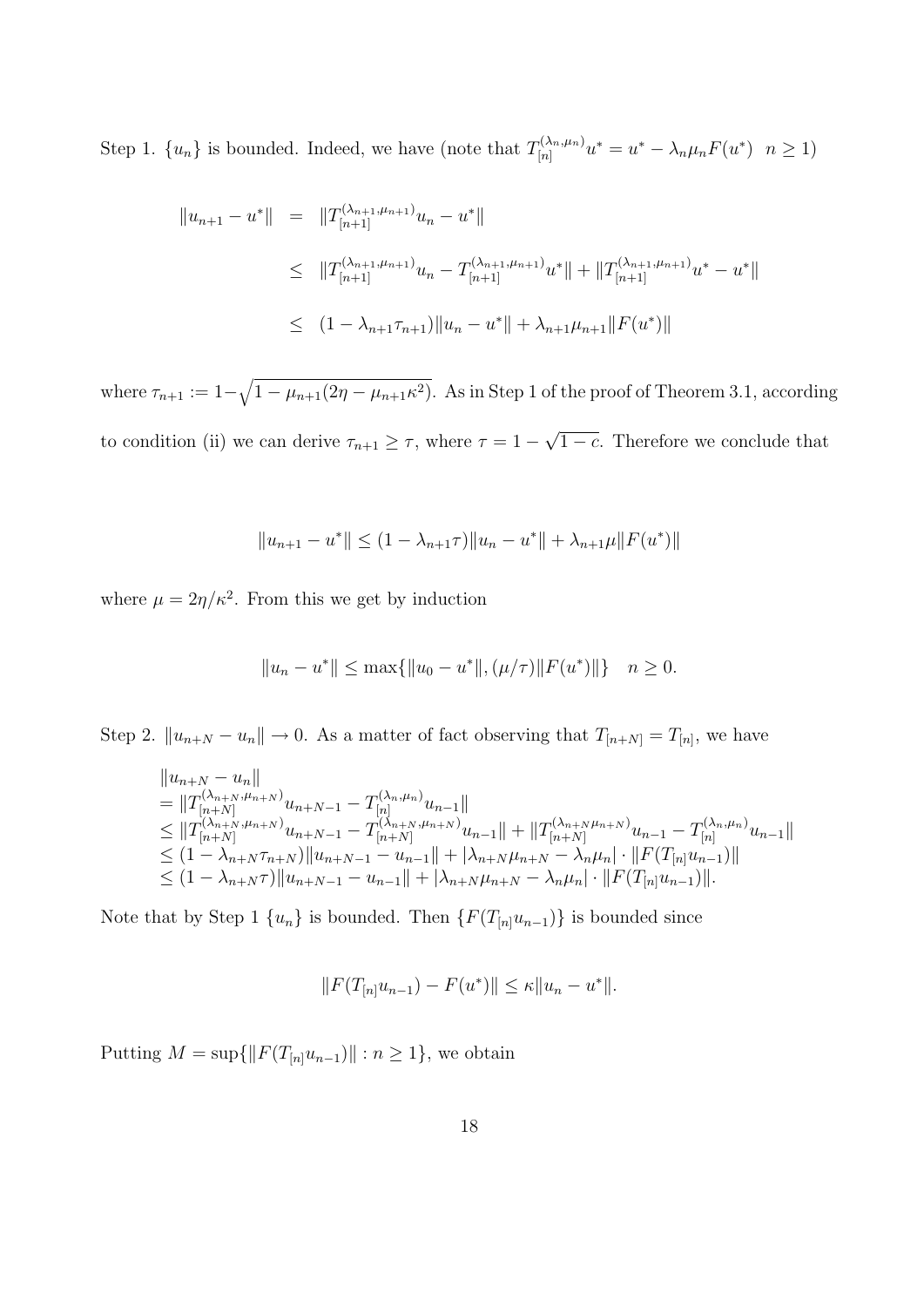$$
||u_{n+N} - u_n|| \le (1 - \lambda_{n+N}\tau)||u_{n+N-1} - u_{n-1}|| + (\lambda_{n+N}\tau)\beta_{n+N},
$$

where

$$
\beta_{n+N} = M|\lambda_{n+N}\mu_{n+N} - \lambda_n\mu_n|/(\tau\lambda_{n+N}) \to 0 \text{ (using condition (iii))}.
$$

Now we apply Lemma 2.1 to get that  $||u_{n+N} - u_n|| \to 0$ .

Step 3.  $T_{[n+N]} \cdots T_{[n+1]} u_n - u_n \to 0$  in norm. Indeed observe that

$$
||u_{n+N} - u_n||^2
$$
  
=  $||u_n - T_{[n+N]} \cdots T_{[n+1]} u_n + T_{[n+N]} \cdots T_{[n+1]} u_n - u_{n+N}||^2$   
 $\ge ||u_n - T_{[n+N]} \cdots T_{[n+1]} u_n||^2 + 2\langle T_{[n+N]} \cdots T_{[n+1]} u_n - u_{n+N}, u_n - T_{[n+N]} \cdots T_{[n+1]} u_n \rangle$ ,

and hence

$$
||u_n - T_{[n+N]} \cdots T_{[n+1]} u_n||^2
$$
  
\n
$$
\leq ||u_{n+N} - u_n||^2 + 2\langle T_{[n+N]} \cdots T_{[n+1]} u_n - u_{n+N}, T_{[n+N]} \cdots T_{[n+1]} u_n - u_n \rangle.
$$

According to Step 2 and the assumption that

$$
\limsup_{n \to \infty} \langle T_{[n+N]} \cdots T_{[n+1]} u_n - u_{n+N}, T_{[n+N]} \cdots T_{[n+1]} u_n - u_n \rangle \le 0,
$$

we deduce that  $\lim_{n\to\infty} ||u_n - T_{[n+N]} \cdots T_{[n+1]}u_n|| = 0.$ 

Step 4.  $\limsup_{n\to\infty}\langle -F(u^*), u_n - u^* \rangle \leq 0$ . To see this, we pick a subsequence  $\{u_{n_i}\}\$  of  $\{u_n\}$ such that

$$
\limsup_{n \to \infty} \langle -F(u^*), u_n - u^* \rangle = \lim_{i \to \infty} \langle -F(u^*), u_{n_i} - u^* \rangle.
$$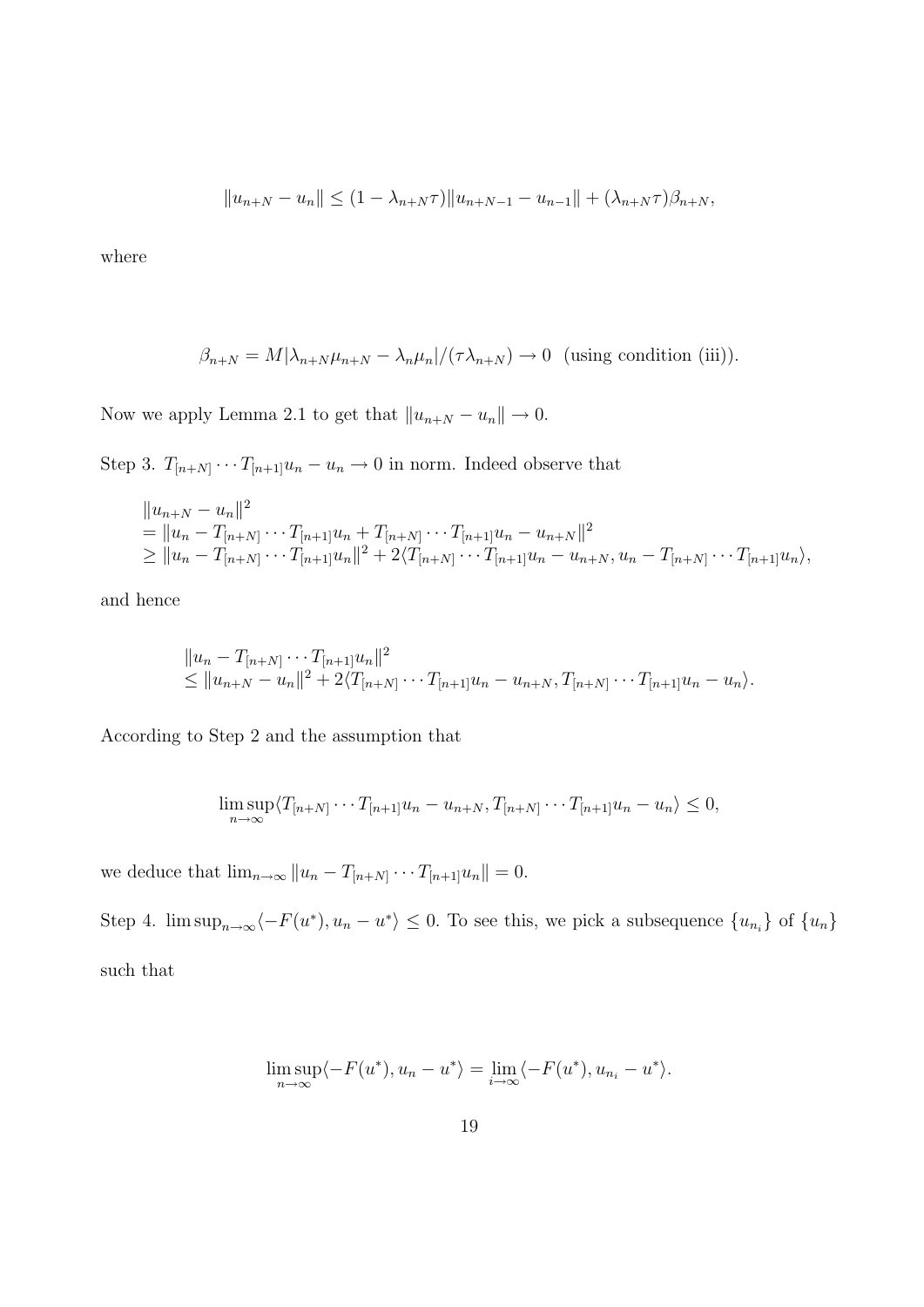Since  ${u_n}$  is bounded, we may also assume that  $u_{n_i} \to \tilde{u}$  weakly for some  $\tilde{u} \in H$ . Since the pool of mapping  ${T_i : 1 \le i \le N}$  is finite, we may further assume (passing to a further subsequence if necessary) that for some integer  $k \in \{1, 2, ..., N\}$ ,  $T_{[n_i]} \equiv T_k \ \forall i \geq 1$ . Then it follows from Step 3 that  $u_{n_i} - T_{[i+N]} \cdots T_{[i+1]} u_{n_i} \to 0$ . Hence by Lemma 2.2 we deduce that

$$
\tilde{u} \in \text{Fix}(T_{[i+N]}\cdots T_{[i+1]}).
$$

Together with assumption (10) this implies that  $\tilde{u} \in C$ . Now since  $u^*$  solves the VI(F, C), we obtain

$$
\limsup_{n \to \infty} \langle -F(u^*), u_n - u^* \rangle = \langle -F(u^*), \tilde{u} - u^* \rangle \le 0.
$$

Step 5.  $u_n \to u^*$  in norm. Indeed, applying Lemma 2.3, we get

$$
||u_{n+1} - u^*||^2
$$
  
=  $||T_{[n+1]}^{(\lambda_{n+1}, \mu_{n+1})}u_n - u^*||^2$   
=  $||(T_{[n+1]}^{(\lambda_{n+1}, \mu_{n+1})}u_n - T_{[n+1]}^{(\lambda_{n+1}, \mu_{n+1})}u^*) + (T_{[n+1]}^{(\lambda_{n+1}, \mu_{n+1})}u^* - u^*)||^2$   
 $\leq ||T_{[n+1]}^{(\lambda_{n+1}, \mu_{n+1})}u_n - T_{[n+1]}^{(\lambda_{n+1}, \mu_{n+1})}u^*||^2 + 2\langle T_{[n+1]}^{(\lambda_{n+1}, \mu_{n+1})}u^* - u^*, u_{n+1} - u^* \rangle$   
 $\leq (1 - \lambda_{n+1}\tau_{n+1})||u_n - u^*||^2 + 2\lambda_{n+1}\mu_{n+1}\langle -F(u^*), u_{n+1} - u^* \rangle$   
 $\leq (1 - \lambda_{n+1}\tau)||u_n - u^*||^2 + (\lambda_{n+1}\tau) \cdot \frac{2\mu_{n+1}}{\tau}\langle -F(u^*), u_{n+1} - u^* \rangle.$ 

Since  $\{\mu_n\}$  is a positive and bounded sequence by Lemma 2.1 and Step 4, we conclude that  $||u_n - u^*|| \to 0.$  $*\| \to 0.$ 

**Remark 3.3.** Recall that a self-mapping of a closed convex subset K of a Hilbert space H is said to be attracting nonexpansive (Refs. 14, 19) if T is nonexpansive and if for  $x, p \in K$  with  $x \notin \text{Fix}(T)$  and  $p \in \text{Fix}(T)$ ,  $||Tx - p|| < ||x - p||$ . Recall also that T is firmly nonexpansive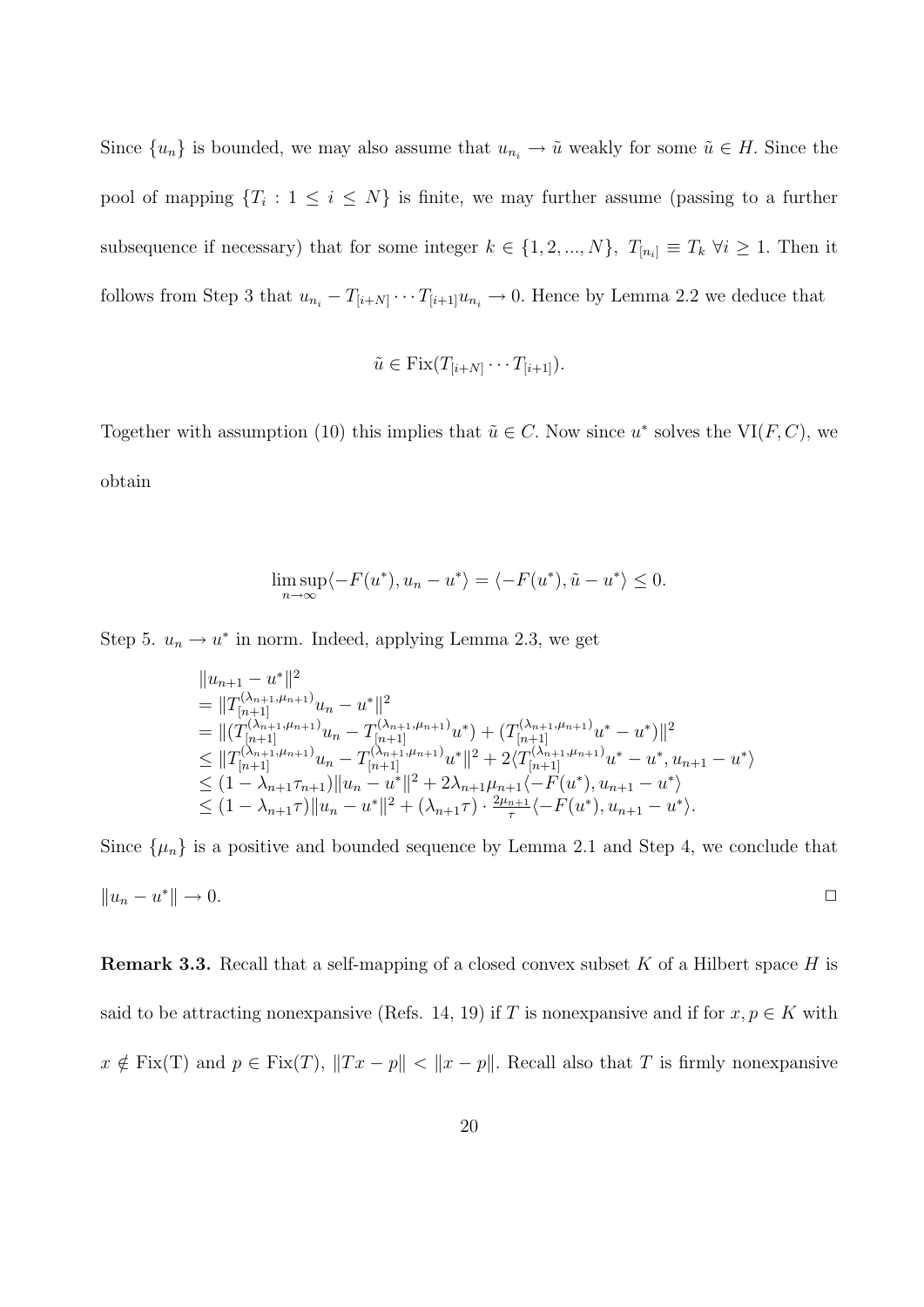(Refs. 14, 19) if

$$
\langle x - y, Tx - Ty \rangle \ge ||Tx - Ty||^2, \quad \forall x, y \in K.
$$

It is known that assumption (10) in Theorem 3.2 is automatically satisfied if each  $T_i$  is attracting nonexpansive. Since a projection is firmly nonexpansive, we have the following consequence of Theorem 3.2.

Corollary 3.1. Suppose that there hold conditions (i), (ii) and (iii) in Theorem 3.2. Let  $u_0 \in H$  and let the sequence  $\{u_n\}$  be generated by iterative algorithm

$$
u_{n+1} := P_{[n+1]}u_n - \lambda_{n+1}\mu_{n+1}F(P_{[n+1]}u_n), \quad n \ge 0,
$$

where  $P_k = P_{C_k}$ ,  $1 \leq k \leq N$ . If

$$
\limsup_{n\to\infty} \langle P_{[n+N]}\cdots P_{[n+1]}u_n - u_{n+N}, P_{[n+N]}\cdots P_{[n+1]}u_n - u_n\rangle \leq 0,
$$

then  $\{u_n\}$  converges strongly to the unique solution  $u^*$  of the  $VI(F, C)$  with  $C = \bigcap_{k=1}^{N} C_k$ . In particular, let  $\mu \in (0, 2\eta/\kappa^2)$ . Then the sequence  $\{u_n\}$  determined by the algorithm

$$
u_{n+1} := P_{[n+1]}u_n - (\mu/(n+1))F(P_{[n+1]}u_n), \quad n \ge 0,
$$

converges in norm to the unique solution  $u^*$  of the VI $(F, C)$ .

**Proof.** The former part of the conclusion follows immediately from Theorem 3.2. Next, we prove only the latter part of the conclusion. Put  $\lambda_n = 1/(n+1)$  and  $\mu_n = \mu$ . As in Steps 1 and 2 of the proof of Theorem 3.2, we can see that  $\{u_n\}$  is bounded and  $||u_{n+N} - u_n|| \to 0$ . Now, note that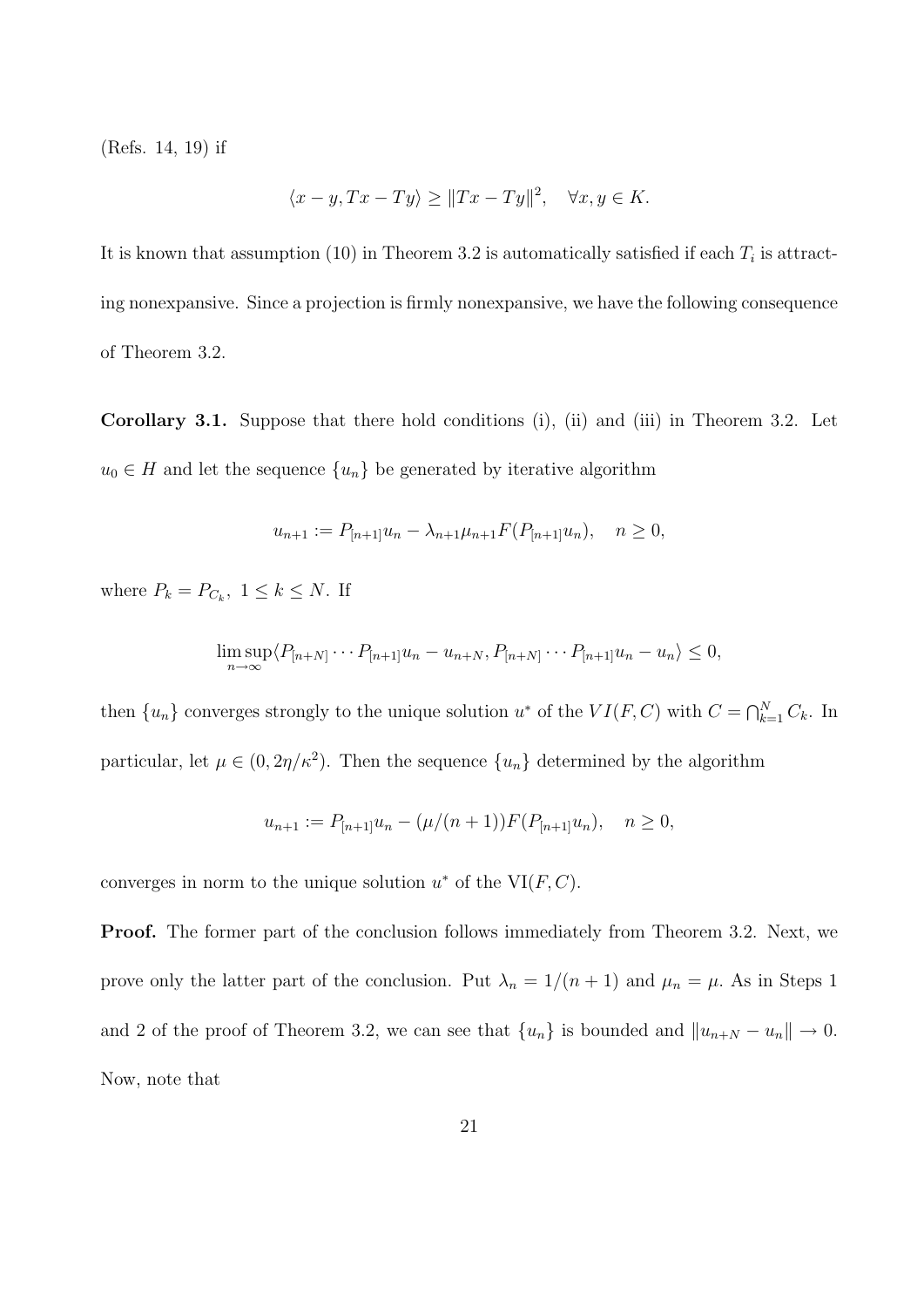$$
||u_{n+1} - P_{[n+1]}u_n|| = \frac{\mu}{n+1} ||F(P_{[n+1]}u_n)|| \to 0.
$$

Hence,  $u_{n+1} - P_{[n+1]}u_n \to 0$  in norm. Since each  $P_k$  is nonexpansive, we get the finite table

$$
u_{n+N} - P_{[n+N]}u_{n+N-1} \to 0,
$$
  
\n
$$
P_{[n+N]}u_{n+N-1} - P_{[n+N]}P_{[n+N-1]}u_{n+N-2} \to 0,
$$
  
\n
$$
\vdots
$$
  
\n
$$
P_{[n+N]} \cdots P_{[n+2]}u_{n+1} - P_{[n+N]} \cdots P_{[n+1]}u_n \to 0.
$$

Adding up this table yields  $u_{n+N} - P_{[n+N]} \cdots P_{[n+1]} u_n \to 0$  in norm. Thus,  $P_{[n+N]} \cdots P_{[n+1]} u_n$  $u_n \to 0$  in norm. Consequently the latter part of the conclusion follows from the former one.  $\Box$ 

#### 4. Applications to Constrained Generalized Pseudoinverse

Let K be a nonempty closed convex subset of a real Hilbert space  $H$ . Let A be a bounded linear operator on H. Given an element  $b \in H$ , consider the minimization problem

$$
\min_{x \in K} \|Ax - b\|^2. \tag{11}
$$

Let  $S_b$  denote the solution set. Then,  $S_b$  is closed and convex. It is known that  $S_b$  is nonempty if and only if  $P_{\overline{A(K)}}(b) \in A(K)$  where  $A(K)$  is the closure of  $A(K)$ . In this case,  $S_b$  has a unique element with minimun norm; that is, there exists a unique point  $\hat{x} \in S_b$  satisfying

$$
\|\hat{x}\|^2 = \min\{\|x\|^2 : x \in S_b\}.\tag{12}
$$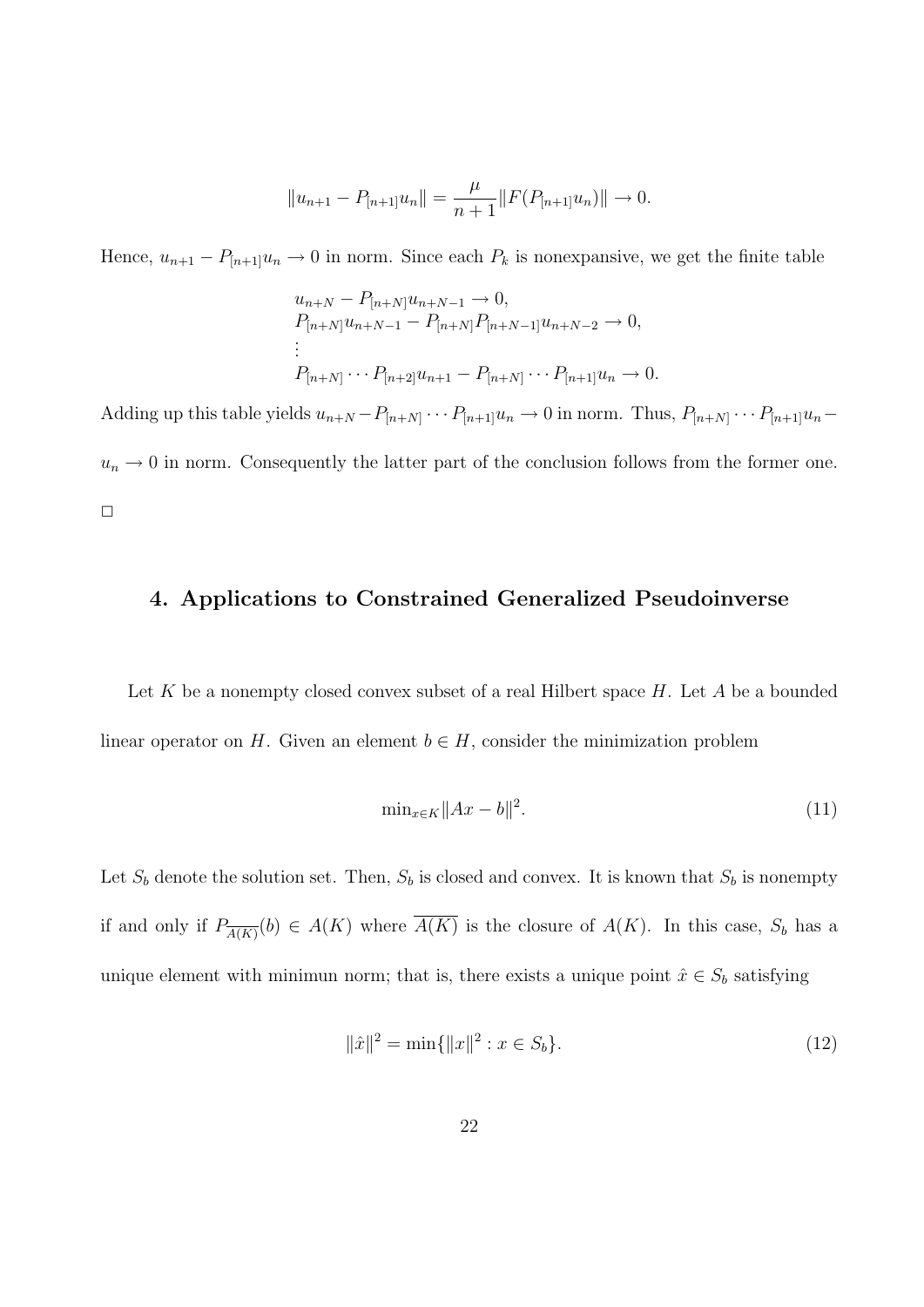**Definition 4.1** (Ref. 20). The K-constrained pseudoinverse of A (symbol  $\hat{A}_K$ ) is defined as

$$
D(\hat{A}_K) = \{b \in H : P_{\overline{A(K)}}(b) \in A(K)\}, \quad \hat{A}_K(b) = \hat{x} \text{ and } b \in D(\hat{A}_K),
$$

where  $\hat{x} \in S_b$  is the unique solution to (12).

Now we recall the K-constrained generalized pseudoinverse of A; see Refs. 11, 16.

Let  $\theta : H \to R$  be a differentiable convex function such that  $\theta'$  is a  $\kappa$ -Lipschitzian and  $\eta$ -strongly monotone operator for some constants  $\kappa > 0$  and  $\eta > 0$ . Under these assumptions, there exists a unique point  $\hat{x_0} \in S_b$  for  $b \in D(\hat{A_K})$  such that

$$
\theta(\hat{x}_0) = \min\{\theta(x) : x \in S_b\}.
$$
\n(13)

Definition 4.2 (Ref. 16). The K-constrained generalized pseudoinverse of A associated with  $\theta$  (symbol  $\hat{A}_{K,\theta}$  is defined as

$$
D(\hat{A}_{K,\theta}) = D(\hat{A}_K), \quad \hat{A}_{K,\theta}(b) = \hat{x}_0, \text{ and } b \in D(\hat{A}_{K,\theta})
$$

where  $\hat{x}_0 \in S_b$  is the unique solution to (13). Note that if  $\theta(x) = (1/2) ||x||^2$ , then the K-constrained generalized pseudoinverse  $\hat{A}_{K,\theta}$  of A associated with  $\theta$  reduces to the Kconstrained pseudoinverse  $\hat{A}_k$  of A in Definition 4.1.

We now apply the results in Section 3 to construct the K-constrained generalized pseudoinverse  $\hat{A}_{K,\theta}$  of A. But first, observe that  $\tilde{x} \in K$  solves the minimization problem (11) if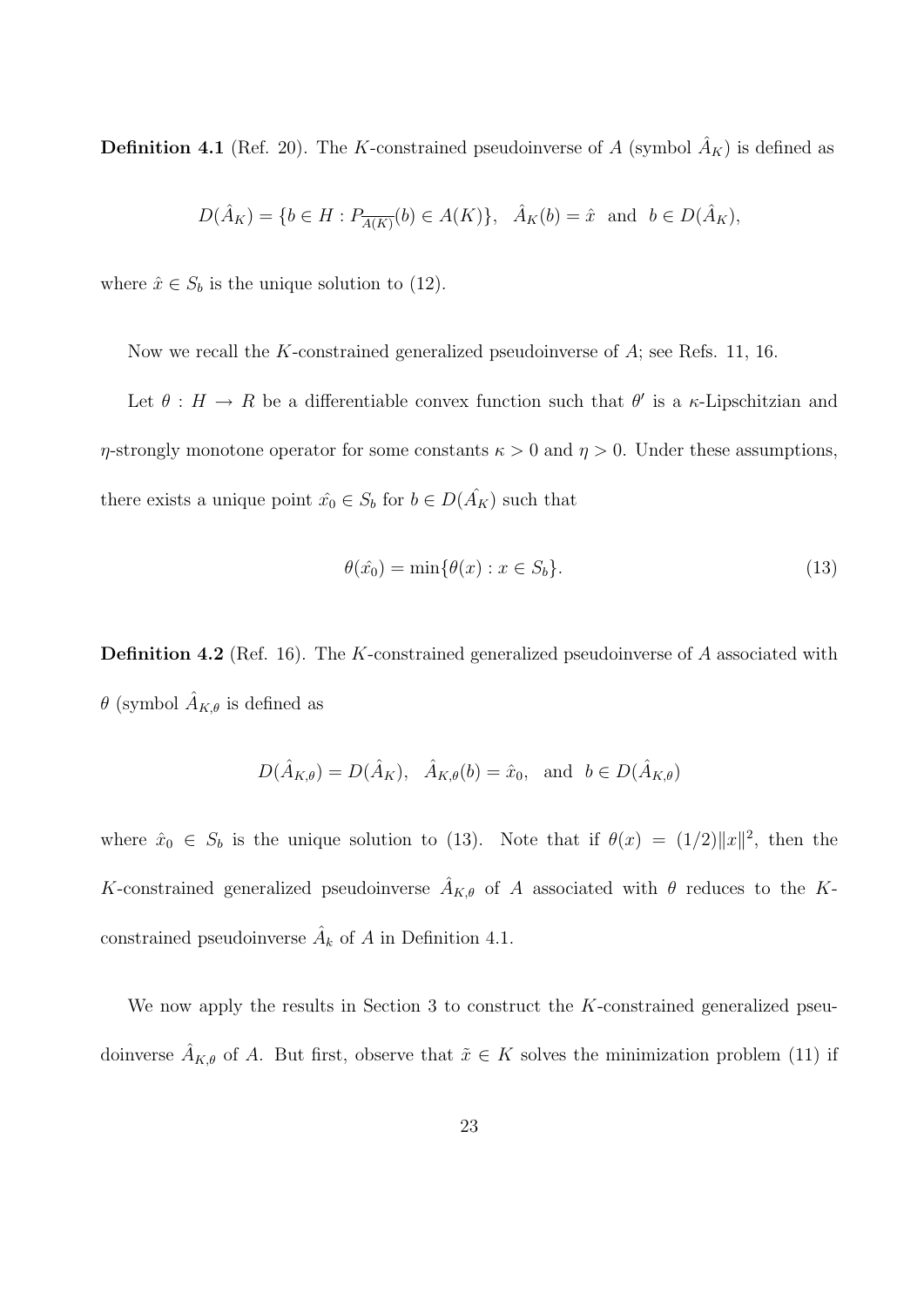and only if there holds the following optimality condition:

$$
\langle A^*(A\tilde{x} - b), x - \tilde{x} \rangle \ge 0, \quad x \in K,
$$

where  $A^*$  is the adjoint of A. This is equivalent to, for each  $\lambda > 0$ ,

$$
\langle [\lambda A^* b + (I - \lambda A^* A)\tilde{x}] - \tilde{x}, x - \tilde{x} \rangle \ge 0, \quad x \in K,
$$

or

$$
P_K(\lambda A^*b + (I - \lambda A^*A)\tilde{x}) = \tilde{x}.
$$
\n(14)

Define a mapping  $T: H \rightarrow H$  by

$$
Tx = P_K(A^*b + (I - \lambda A^*A)x), \quad x \in H.
$$
\n
$$
(15)
$$

**Lemma 4.1** (Ref. 16). If  $\lambda \in (0, 2||A||^{-2})$  and if  $b \in D(\hat{A}_k)$ , then T is attracting nonexpansive and  $Fix(T) = S_b$ .

Theorem 4.1. Assume that there hold conditions (i), (ii) and (iii) in Theorem 3.1. Given an initial guess  $u_0 \in H$ , let  $\{u_n\}$  be the sequence generated by algorithm

$$
u_{n+1} = Tu_n - \lambda_{n+1} \mu_{n+1} \theta'(Tu_n), \quad n \ge 0,
$$
\n(16)

where  $T$  is given in (15). If

$$
\limsup_{n \to \infty} \langle Tu_n - u_{n+1}, Tu_n - u_n \rangle \le 0,
$$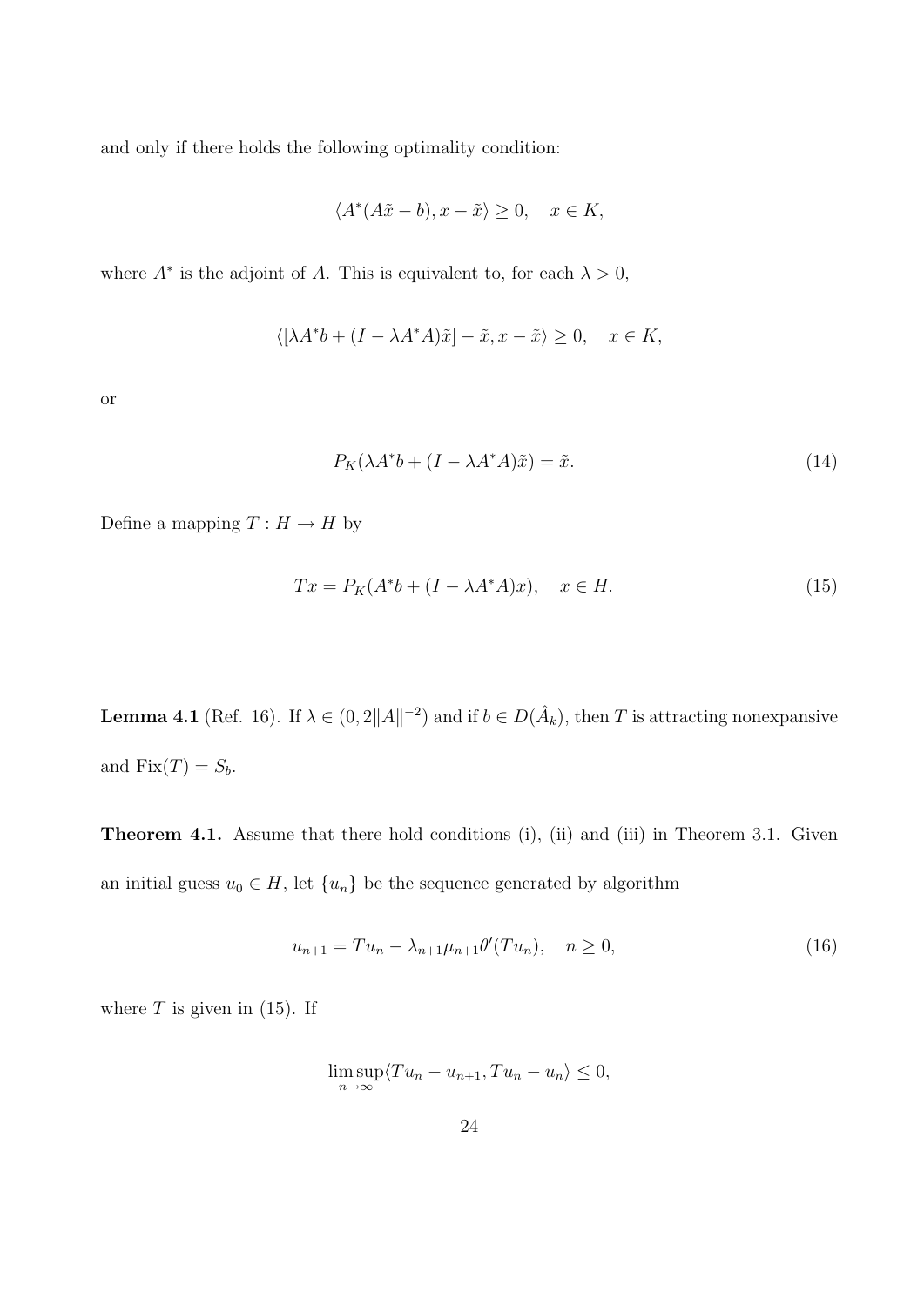then  $\{u_n\}$  strongly converges to  $\hat{A}_{K,\theta}(b)$ .

**Proof.** The minimization problem (13) is equivalent to the following variational inequality problem:

$$
\langle \theta'(\hat{x}_0), x - \hat{x}_0 \rangle \ge 0, \quad x \in S_b. \tag{17}
$$

Since  $Fix(T) = S_b$  and  $\theta'$  is  $\kappa$ -Lipschitzian and  $\eta$ -strongly monotone, using Theorem 3.1 with  $F := \theta'$ , we infer that  $\{u_n\}$  converges in norm to  $\hat{x}_0 = \hat{A}_{K,\theta}(b)$ .

**Lemma 4.2** (Refs. 14, 19). Let N be a positive integer and let  $\{T_i\}_{i=1}^N$  be N attracting nonexpansive mappings on H with a common fixed point. Then,  $\bigcap_{i=1}^{N} \text{Fix}(T_i) = \text{Fix}(T_1 T_2 \cdots T_N)$ .

Suppose  $\{S_b^1, ..., S_b^N\}$  is a family of N closed convex subsets of K such that  $S_b = \bigcap_{i=1}^N S_b^i$ . For each  $1 \leq i \leq N$ , we define  $T_i : H \to H$  by

$$
T_i x = P_{S_b^i}(A^* b + (I - \lambda A^* A)x), \quad x \in H,
$$

where  $P_{S_b^i}$  is the projection from H onto  $S_b^i$ .

Theorem 4.2. Assume that there hold conditions (i), (ii) and (iii) in Theorem 3.2. Given an initial guess  $u_0 \in H$ , let  $\{u_n\}$  be the sequence generated by the algorithm

$$
u_{n+1} = T_{[n+1]}^{(\lambda_{n+1}, \mu_{n+1})} u_n = T_{[n+1]} u_n - \lambda_{n+1} \mu_{n+1} \theta'(T_{[n+1]} u_n), \quad n \ge 0.
$$
 (18)

If

$$
\limsup_{n\to\infty}\langle T_{[n+N]}\cdots T_{[n+1]}u_n-u_{n+N},T_{[n+N]}\cdots T_{[n+1]}u_n-u_n\rangle\leq 0,
$$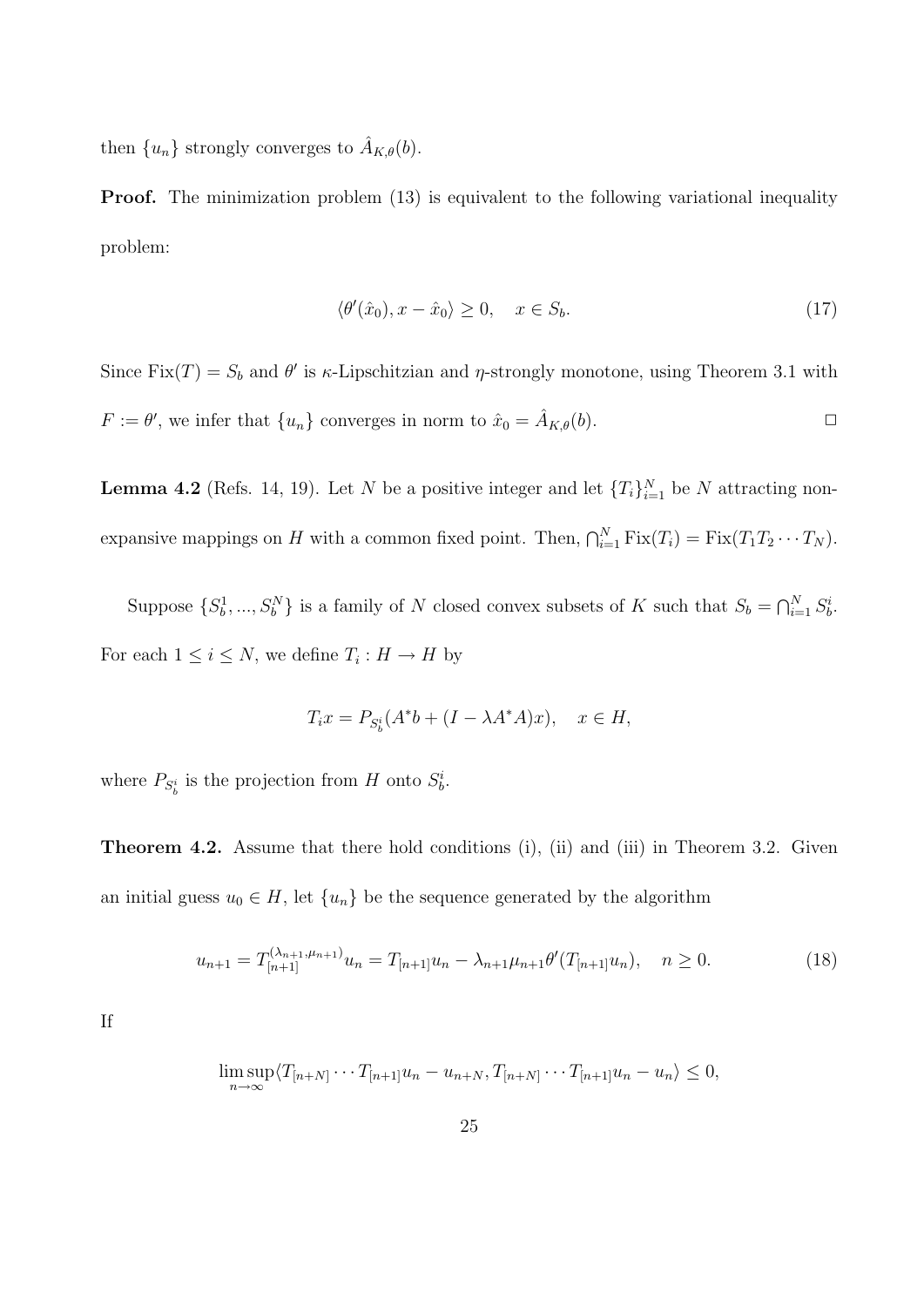then  $\{u_n\}$  converges in norm to  $\hat{A}_{K,\theta}(b)$ .

Proof. In the proof of (Ref. 16, Theorem 4.2), Xu and Kim have proved that

$$
S_b = \text{Fix}(T) = \bigcap_{i=1}^{N} \text{Fix}(T_i). \tag{19}
$$

By Lemmas 4.1 and 4.2, we see that assumption (10) in Theorem 3.2 holds. By virtue of

(19), Theorem 3.2 ensures that the sequence  $\{u_n\}$  generated by (18) converges strongly to the

unique solution  $\hat{x}_0 = \hat{A}_{K,\theta}(b)$  of (17).

## References

- [1] KINDERLEHRER, D., and STAMPACCHIA, G., An Introduction to Variational Inequalities and Their Applications, Academic Press, New York, NY, 1980.
- [2] GLOWINSKI, R., Numerical Methods for Nonlinear Variational Problem, Springer, New York, NY, 1984.
- [3] JAILLET, P., LAMBERTON, D., and LAPEYRE, B., Variational Inequalities and the Princing of American Options, Acta Applicandae Mathematicae, Vol. 21, pp. 263-289, 1990.
- [4] ODEN, J. T., Qualitative Methods on Nonlinear Mechanics, Prentice-Hall, Englewood Cliffs, New Jersey, 1986.
- [5] ZEIDLER, E., Nonlinear Functional Analysis and Its Applications, III: Variational Methods and Applications, Springer, New York, NY, 1985.
- [6] YAO, J. C., Variational Inequalities with Generalized Monotone Operators, Mathematics of Operations Research, Vol. 19, pp. 691-705, 1994.
- [7] KONNOV. I., Combined Relaxation Methods for Variational Inequalities, Springer, Berlin, Germany, 2001.
- [8] ZENG, L. C., Iterative Algorithm for Finding Approximate Solutions to Completely Generalized Strongly Nonlinear Quasivariational Inequalities, Journal of Mathematical Analysis and Application, Vol. 201, pp. 180-194, 1996.